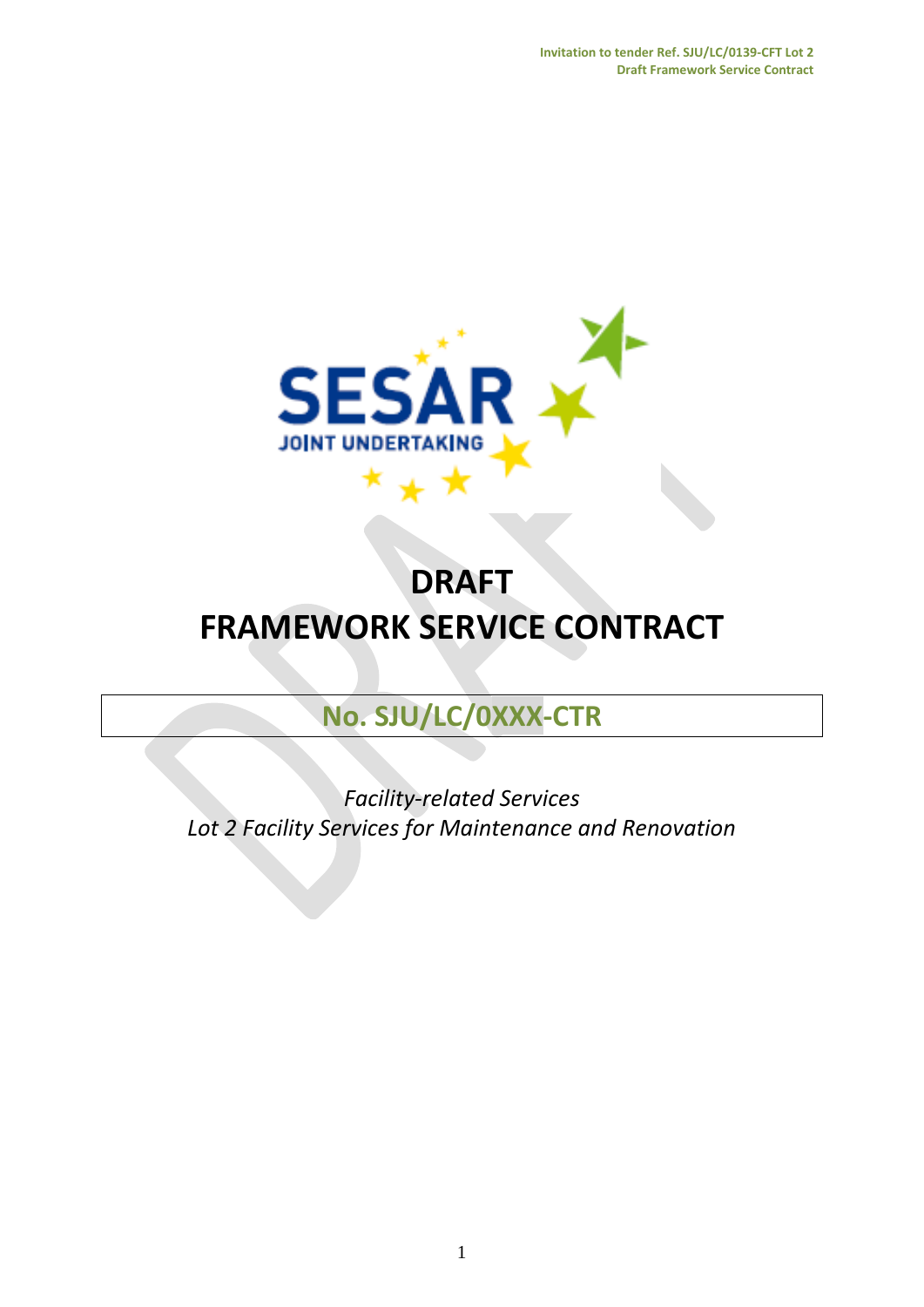1. The **SESAR JOINT UNDERTAKING** (hereinafter referred to as "**SJU**"), a joint undertaking within the meaning of Article 187 of the Treaty on the Functioning of the European Union ("Union"), set up by Council Regulation (EC) No 219/2007 of 27 February 2007 on the establishment of a Joint Undertaking to develop the new generation European air traffic management system (SESAR), as amended by Council Regulation (EC) 1361/2008 of 16 December 2008, and further amended by Council Regulation (EU) No 721/2014 of 16 June 2014

Located at 100 Avenue de Cortenbergh, 1000 - Brussels, Belgium,

Represented for the purpose of signing this contract by Mr Florian Guillermet, its Executive Director,

on the one part and

2. [*Full official name*] [*Official legal form*] **[***Statutory registration number or ID or passport number***]** [*Full official address*] [*VAT registration number*] ('the contractor'), represented for the purposes of the signature of this contract by [*forename, surname, function of legal representative and name of company in the case of a joint tender*], on the other part,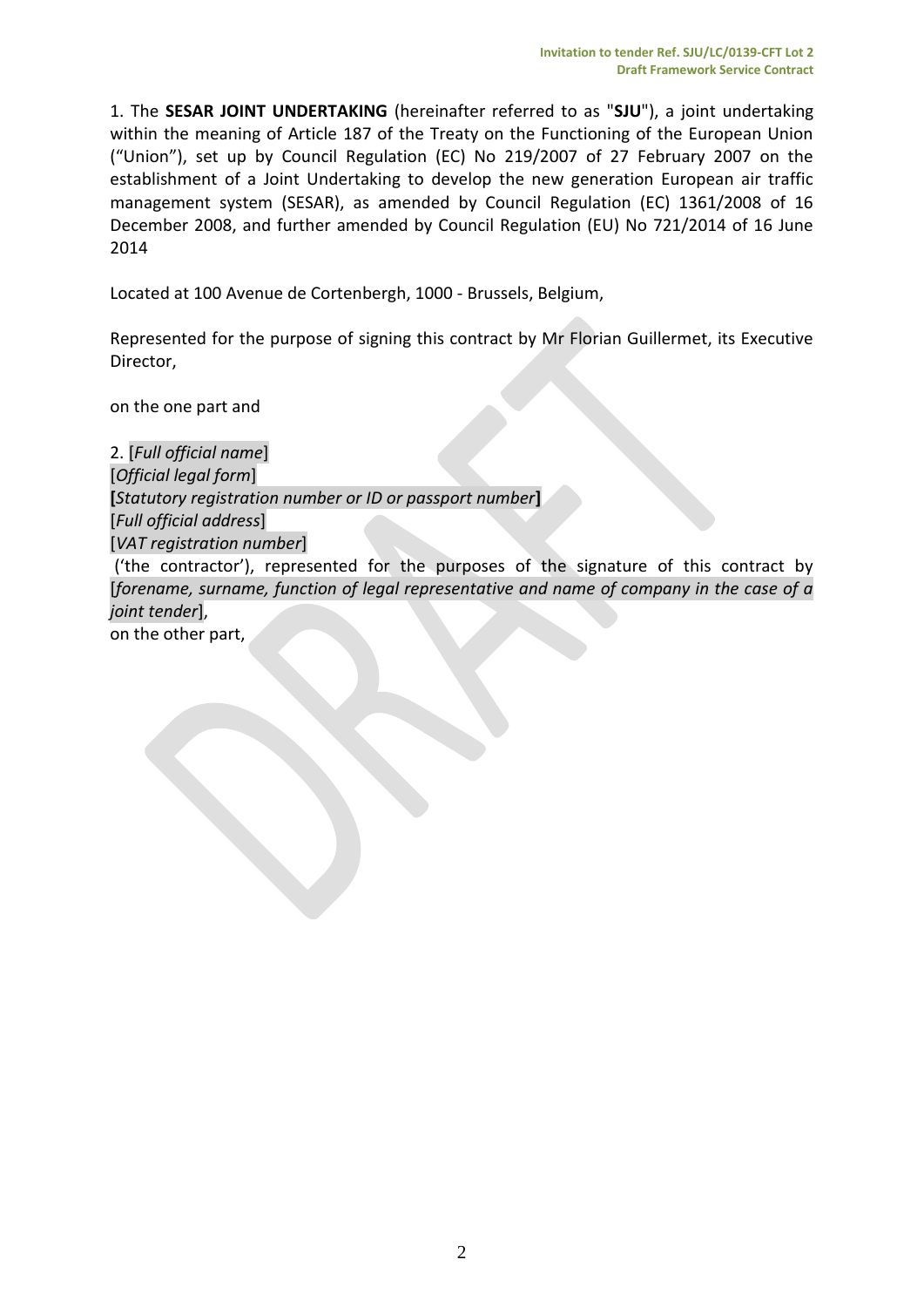# HAVE AGREED

to the **special conditions,** the **general conditions for framework contracts** for services and the following annexes:

- **Annex I –** Tender specifications (reference No [*complete*] of [*insert date*])
- **Annex II** Contractor's tender (reference No [*complete*] of [*insert date*])
- **Annex III –** Model for order forms

which form an integral part of this framework contract ('the FWC').

This FWC sets out:

- 1. the procedure by which the contracting authority may order services from the contractor;
- 2. the provisions that apply to any order form which the contracting authority and the contractor may conclude under this FWC; and
- 3. the obligations of the parties during and after the duration of this FWC.

All documents issued by the contractor (end-user agreements, general terms and conditions, etc.) except its tender are held inapplicable, unless explicitly mentioned in the special conditions of this FWC. In all circumstances, in the event of contradiction between this FWC and documents issued by the contractor, this FWC prevails, regardless of any provision to the contrary in the contractor's documents.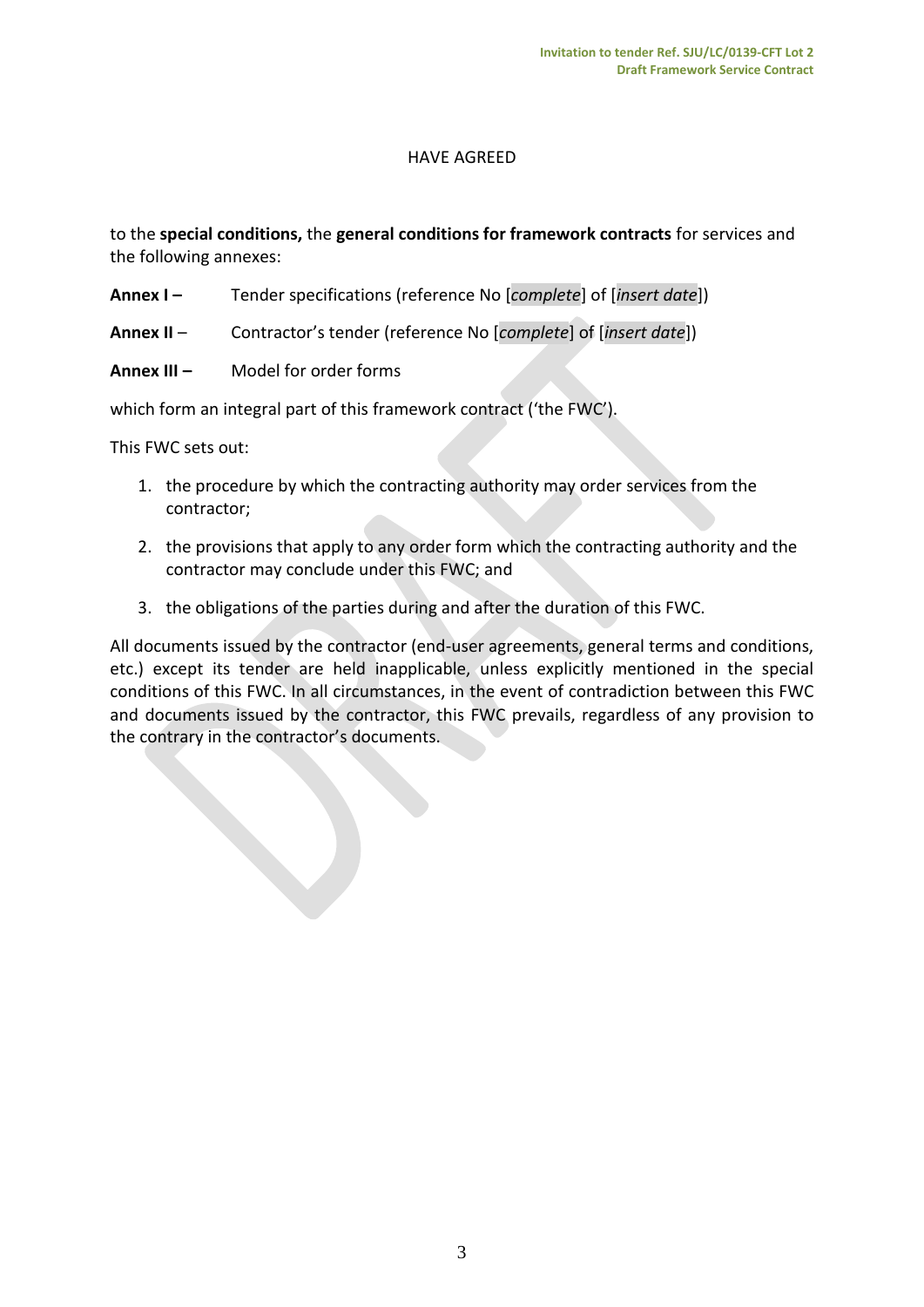# **TABLE OF CONTENT**

<span id="page-3-0"></span>

| $\mathbf{I}$ . |                                                                        |  |
|----------------|------------------------------------------------------------------------|--|
|                |                                                                        |  |
|                |                                                                        |  |
|                |                                                                        |  |
|                |                                                                        |  |
|                |                                                                        |  |
|                |                                                                        |  |
|                |                                                                        |  |
|                |                                                                        |  |
|                |                                                                        |  |
|                |                                                                        |  |
|                |                                                                        |  |
|                |                                                                        |  |
|                |                                                                        |  |
|                | I.14. Service provided on the premises of the contracting authority 10 |  |
|                |                                                                        |  |
| $\prod$ .      | GENERAL CONDITIONS FOR THE FRAMEWORK CONTRACT FOR                      |  |
|                |                                                                        |  |
|                | II.2. Roles and responsibilities in the event of a joint tender  14    |  |
|                |                                                                        |  |
|                |                                                                        |  |
|                |                                                                        |  |
|                |                                                                        |  |
|                | II.7. Conflict of interest and professional conflicting interests  19  |  |
|                |                                                                        |  |
|                |                                                                        |  |
|                |                                                                        |  |
|                |                                                                        |  |
|                |                                                                        |  |
|                |                                                                        |  |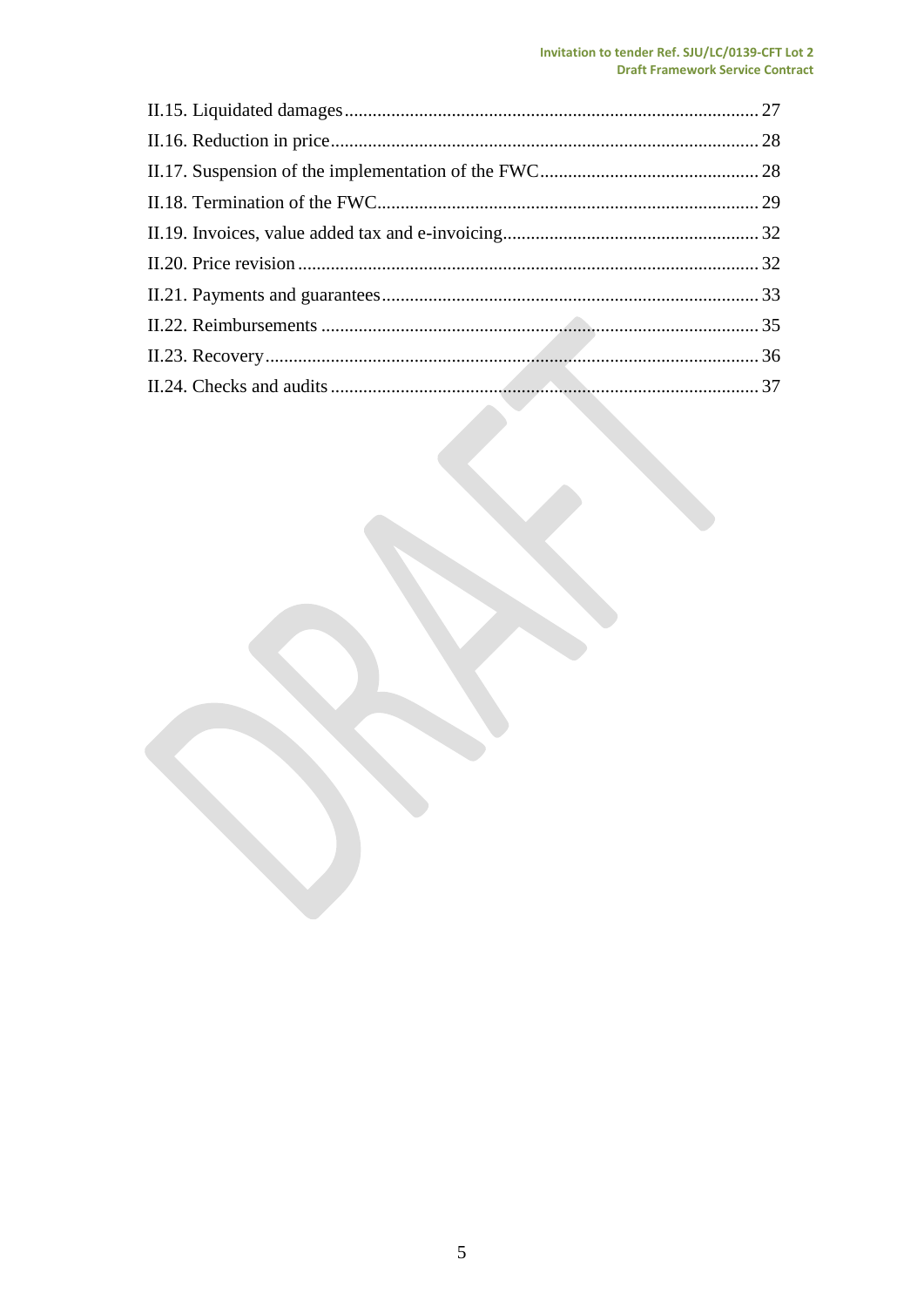# **I.** SPECIAL CONDITIONS

# <span id="page-5-1"></span><span id="page-5-0"></span>**I.1. ORDER OF PRIORITY OF PROVISIONS**

If there is any conflict between different provisions in this FWC, the following rules must be applied:

- (a) The provisions set out in the special conditions take precedence over those in the other parts of the FWC.
- (b) The provisions set out in the general conditions take precedence over those in the *order form* (Annex III)
- (c) The provisions set out in the *order form* (Annex III) take precedence over those in the other annexes.
- (d) The provisions set out in the tender specifications (Annex I) take precedence over those in the tender (Annex II).
- (e) The provisions set out in the FWC take precedence over those in the specific contracts.
- (f) [The provisions set out in the specific contracts take precedence over those in the requests for services.
- (g) The provisions set out in the requests for services take precedence over those in the specific tenders. ]

<span id="page-5-2"></span>**Any reference to specific contracts applies also to order forms.** 

# **I.2. SUBJECT MATTER**

<span id="page-5-3"></span>The subject matter of the FWC is *Facility Services for Maintenance and Renovation*.

# **I.3. ENTRY INTO FORCE AND DURATION OF THE FWC**

- **I.3.1** The FWC enters into force on the date on which the last party signs it.
- **I.3.2** The *implementation of the FWC* cannot start before its entry into force.
- **I.3.3** The FWC is concluded for a period of 12 (twelve) months with effect from the date of its entry into force.
- **I.3.4** The parties must sign any specific contract before the FWC expires.

The FWC continues to apply to such specific contracts after its expiry. The services relating to such specific contracts must be performed no later than six months after the expiry of the FWC.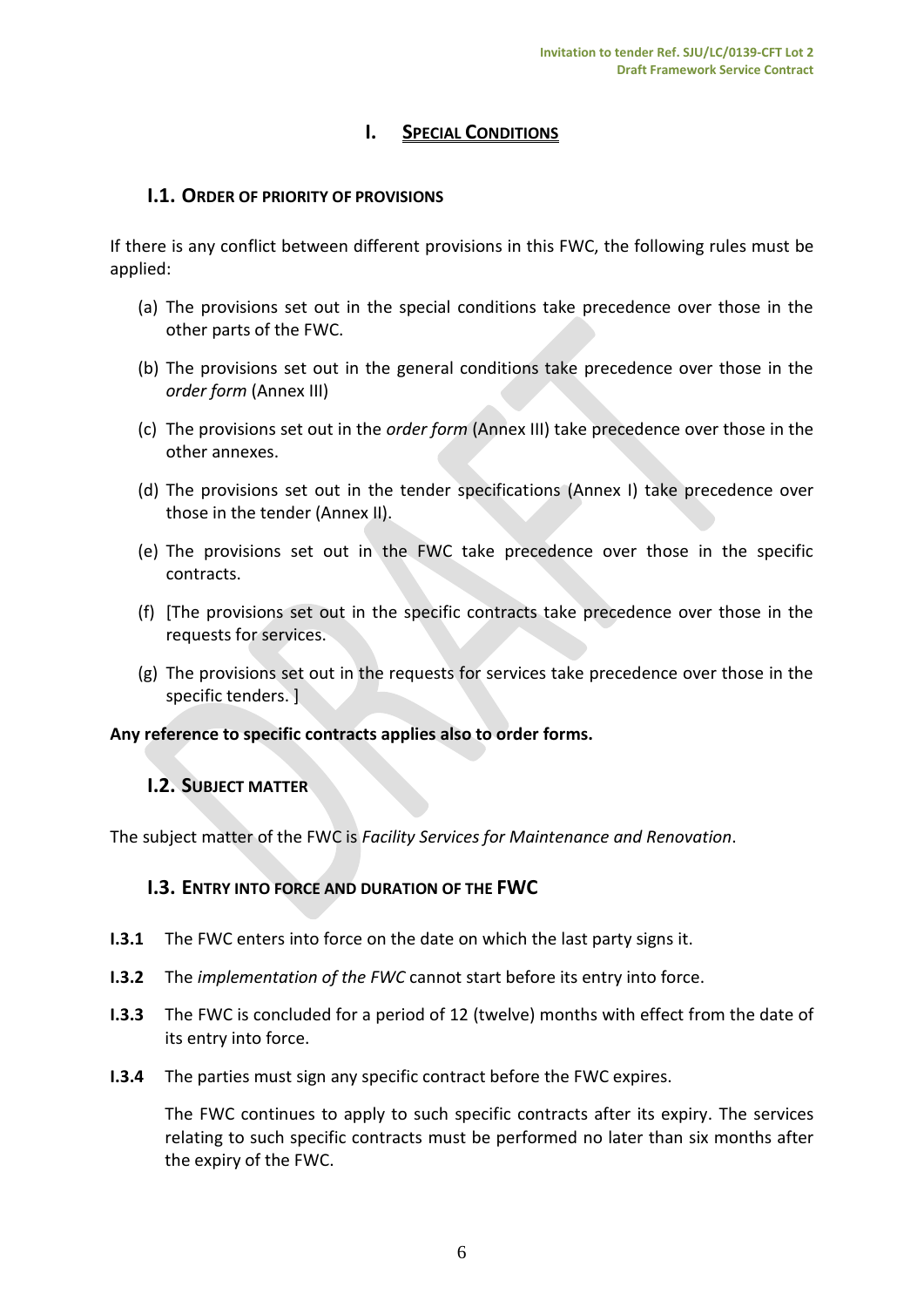# **I.3.5 Renewal of the FWC**

The FWC is renewed automatically three times for 12 months each, unless one of the parties receives *formal notification* to the contrary at least three months before the end of the ongoing duration. Renewal does not change or postpone any existing obligations.

# <span id="page-6-0"></span>**I.4. APPOINTMENT OF THE CONTRACTOR AND IMPLEMENTATION OF THE FWC**

# **I.4.1. Appointment of the contractor**

The contracting authority appoints the contractor for a single FWC.

# **I.4.2. Period of provision of the services**

The period for the provision of the services starts to run from the date on which the specific contract is signed by the last party.

# **I.4.3. Implementation of single FWC**

The contracting authority orders services by sending the contractor a specific contract by email and/or in paper format.

Within 5 (five) working days, the contractor must either:

- send the specific contract back to the contracting authority signed and dated; or

- send an explanation of why it cannot accept the order.

If the contractor repeatedly refuses to sign the specific contracts or repeatedly fails to send them back on time, the contractor may be considered in breach of its obligations under this FWC as set out in Article II.18.1 (c).

# <span id="page-6-1"></span>**I.5. PRICES**

# **I.5.1. Maximum amount of the FWC and maximum prices**

The maximum amount covering all purchases under this FWC including all renewals is 100.000 EUR (*one hundred thousand*). However, this does not bind the contracting authority to purchase for the maximum amount.

The maximum prices of the services are as listed in Annex II.

# **I.5.2. Price revision index**

Price revision is not applicable to this FWC.

# **I.5.3. Reimbursement of expenses**

Reimbursement of expenses is not applicable to this FWC.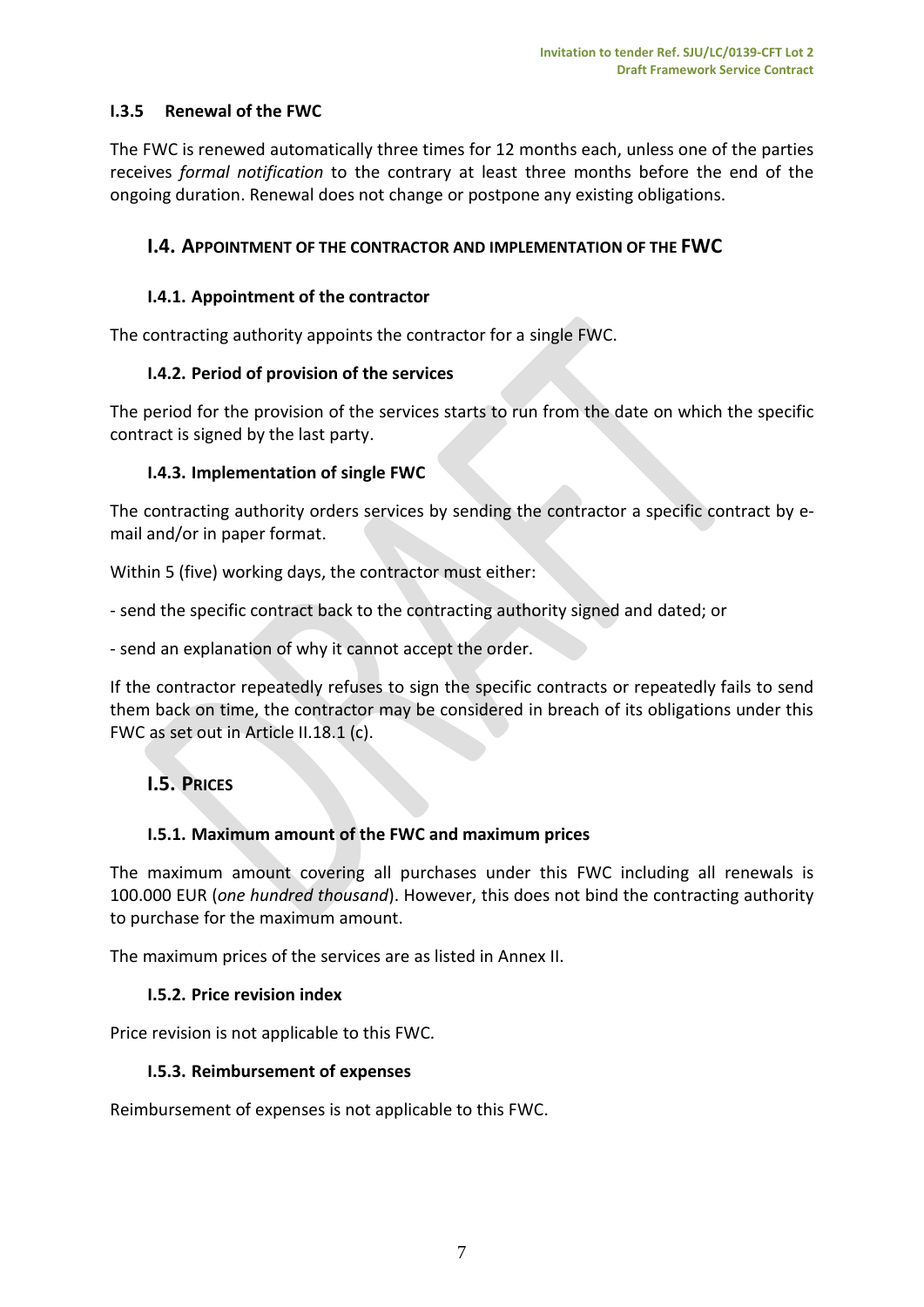# <span id="page-7-0"></span>**I.6. PAYMENT ARRANGEMENTS**

# **I.6.1. Pre-financing**

Pre-financing is not applicable to this FWC

## **I.6.2. Interim payment**

Interim payment is not applicable to this FWC.

## **I.6.3. Payment of the balance**

1. The contractor (or leader in the case of a joint tender) may claim the payment of the balance in accordance with Article II.21.6.

The contractor (or leader in the case of a joint tender) must send an invoice to the following e-mail address: [e-invoices@sesarju.eu](mailto:e-invoices@sesarju.eu) for payment of the balance due under the contract, as provided for in the tender specifications and accompanied by the following:

(a) a monthly report (report summarizing the services actually performed);

2. The contracting authority must approve the submitted documents or deliverables and pay within 30 days from receipt of the invoice.

3. If the contracting authority has observations to make, it must send them to the contractor (or leader in the case of a joint tender) and suspend the time limit for payment in accordance with Article II.21.7.

The contractor (or leader in the case of a joint tender) has 10 days to submit additional information or corrections or a new version of the documents if the contracting authority requires it.

4. The contracting authority must give its approval and pay within the remainder of the timelimit indicated in point (2.) unless it rejects partially or fully the submitted documents.

# **I.6.4. Performance guarantee**

Performance guarantee is not applicable to this FWC.

# **I.6.5. Retention money guarantee**

<span id="page-7-1"></span>Retention money guarantee is not applicable to this FWC.

# **I.7. BANK ACCOUNT**

Payments must be made to the contractor's (or leader's in the case of a joint tender) bank account denominated in euro, identified as follows:

Name of bank:

Full address of branch: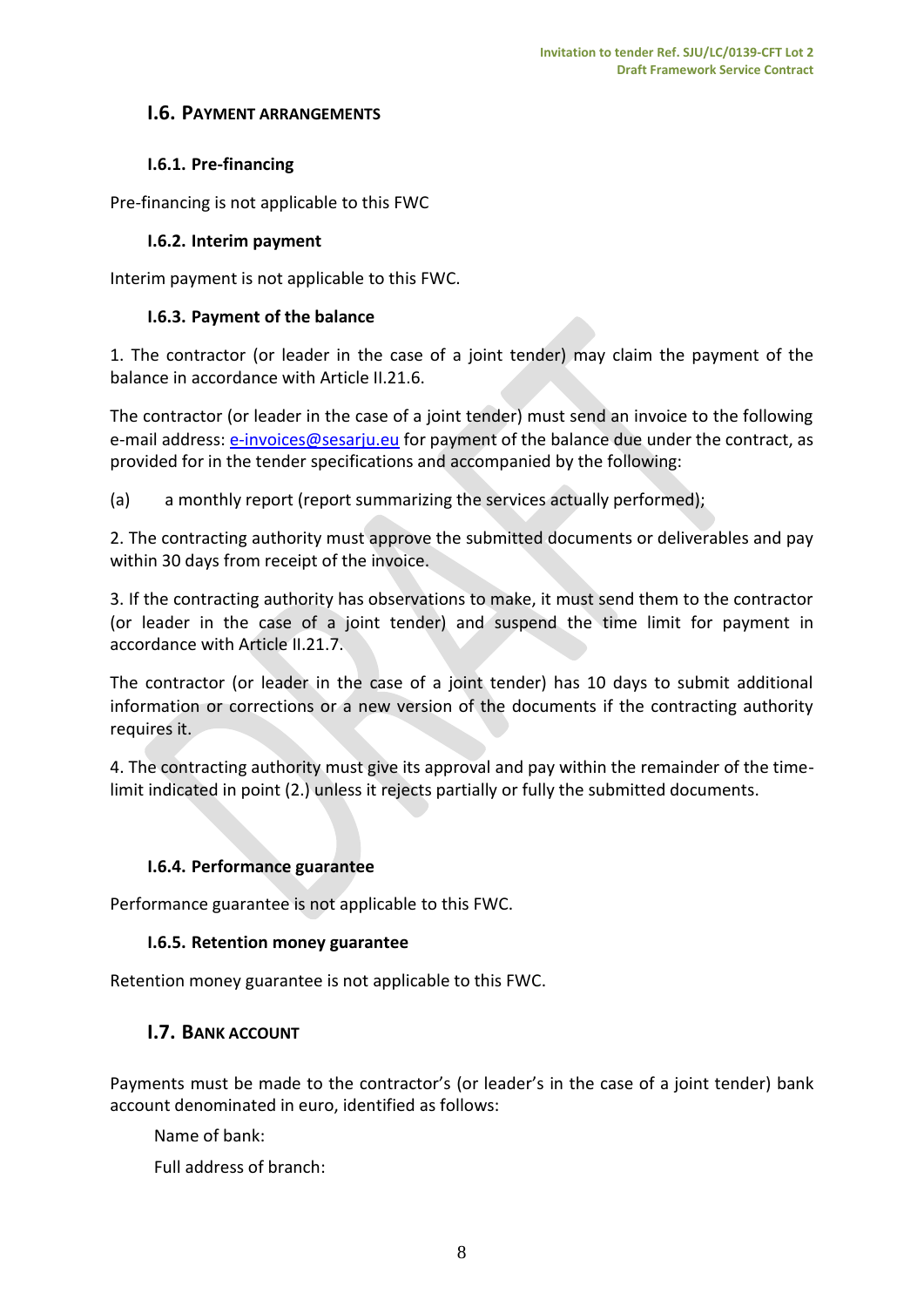Exact denomination of account holder: Full account number including bank codes:  $IBAN<sup>1</sup> code:$ 

# <span id="page-8-0"></span>**I.8. COMMUNICATION DETAILS**

For the purpose of this FWC, communications must be sent to the following addresses:

# Contracting authority:

SJU:

SESAR Joint Undertaking 100, Avenue Cortenbergh BE-1000 Brussels Belgium

# Administrative, contractual and legal matters:

Mrs Vicencia DA SILVA Head of Legal & Procurement Sector Tel.: 02 507 80 66 FAX No. 02 507 80 01 E. mail: [Procurement@sesarju.eu](mailto:Procurement@sesarju.eu)

Technical matters:

Mrs Maria Kkamari Tel.: 02 507 80 87 E. mail: [Facility@sesarju.eu;](mailto:Facility@sesarju.eu) [Maria.Kkamari@sesarju.eu](mailto:Maria.Kkamari@sesarju.eu)

# Contractor (or leader in the case of a joint tender):

[*Full name*] [*Function*] [*Company name*] [*Full official address*] Email: [*complete*]

By derogation from this Article, different contact details for the contracting authority or the contractor may be provided in specific contracts.

# <span id="page-8-1"></span>**I.9. DATA CONTROLLER**

 $\overline{a}$ 

For the purpose of Article II.9, the data controller is SESAR Joint Undertaking.

<sup>1</sup> BIC or SWIFT code for countries with no IBAN code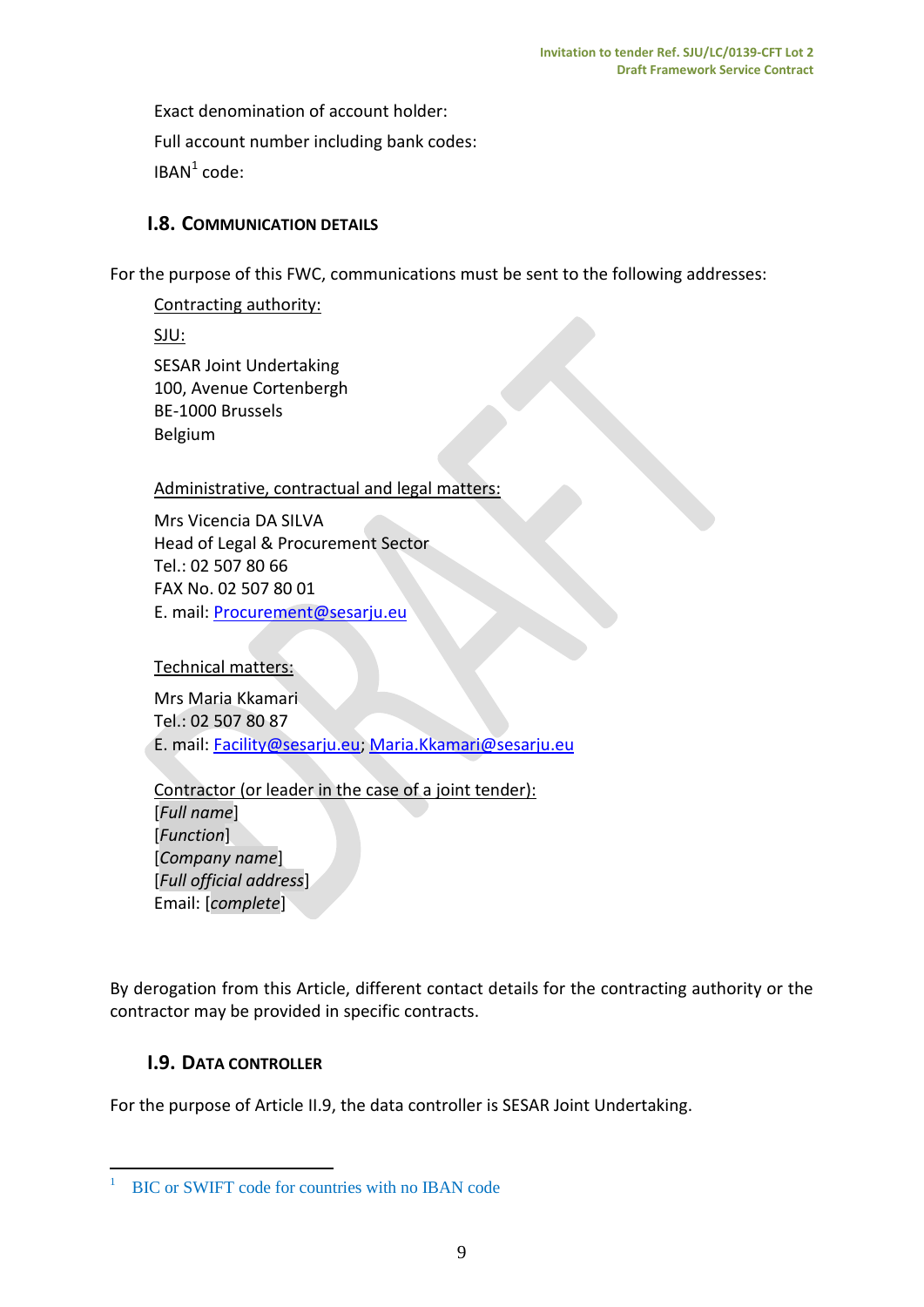# <span id="page-9-0"></span>**I.10. EXPLOITATION OF THE RESULTS OF THE FWC**

<span id="page-9-1"></span>This clause is not applicable to this FWC.

# **I.11. TERMINATION BY EITHER PARTY**

Either party may terminate the FWC and/or the FWC and specific contracts by sending *formal notification* to the other party with two month written notice.

If the FWC or a specific contract is terminated:

- (a) neither party is entitled to compensation;
- (b) the contractor is entitled to payment only for the services provided before termination takes effect.

<span id="page-9-2"></span>The second, third and fourth paragraphs of Article II.18.4 apply.

#### **I.12. APPLICABLE LAW AND SETTLEMENT OF DISPUTES**

- **I.12.1** The FWC is governed by Union law, complemented, where necessary, by the law of Belgium.
- **I.12.2** The courts of Belgium have exclusive jurisdiction over any dispute regarding the interpretation, application or validity of the FWC.

# <span id="page-9-3"></span>**I.13. INTERINSTITUTIONAL FWC**

This clause is not applicable to this FWC.

# <span id="page-9-4"></span>**I.14. SERVICE PROVIDED ON THE PREMISES OF THE CONTRACTING AUTHORITY**

Since it is and as long as it is necessary for performance of the contract, the contracting authority will give the personnel of the contractor access to its premises by means of an access card. The access card remains the property of the SESAR JU and must be returned to the SESAR JU upon request, upon expiry or in cases where the application conditions are no longer met.

If the access card is not returned on the day it expires, the contracting authority may claim liquidated damages of 100 EUR for each day of delay up to a maximum of EUR 1000. This represents a reasonable estimate of fair compensation for the damage incurred.

#### **SIGNATURES**

| For the contractor,                        | For the contracting authority,         |
|--------------------------------------------|----------------------------------------|
| Company<br>name/forename/surname/position] | Florian Guillermet, Executive Director |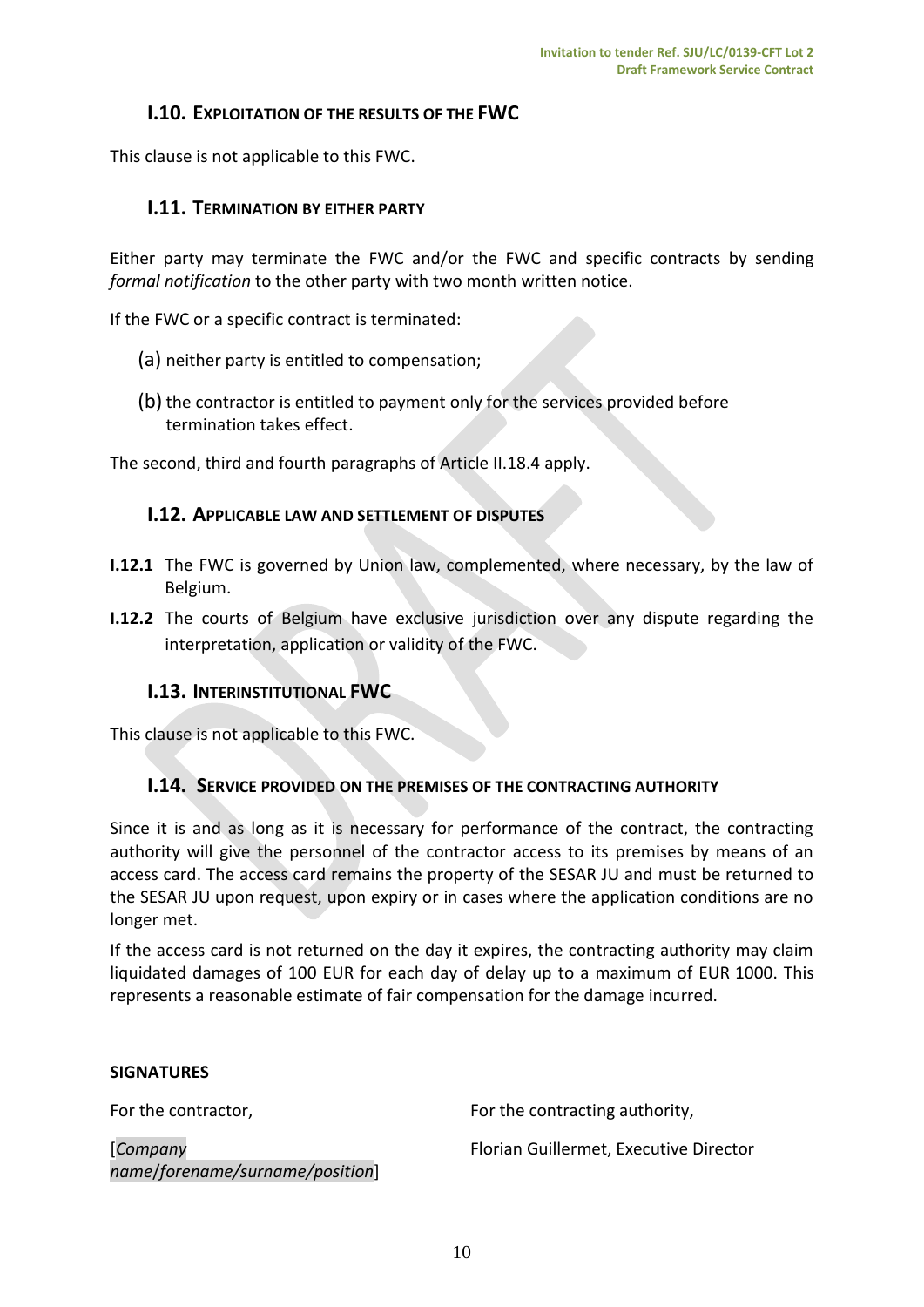#### **Invitation to tender Ref. SJU/LC/0139-CFT Lot 2 Draft Framework Service Contract**

Signature: \_\_\_\_\_\_\_\_\_\_\_\_\_\_\_\_\_\_\_\_\_\_\_

Signature:\_\_\_\_\_\_\_\_\_\_\_\_\_\_\_\_\_\_\_\_\_

Done at [*place*], [*date*]

In duplicate in English.

Done at Brussels, [*date*]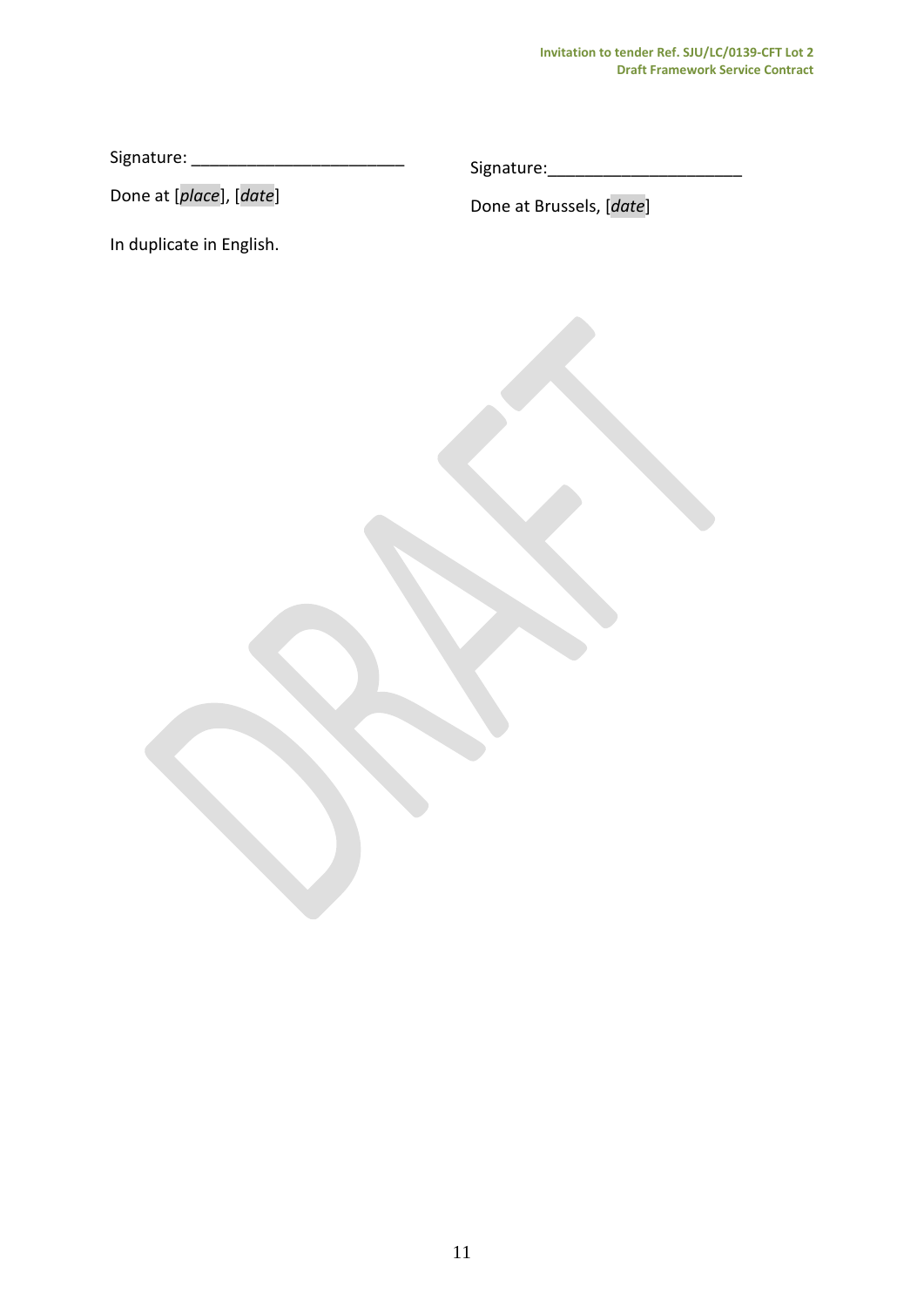# <span id="page-11-0"></span>**II. GENERAL CONDITIONS FOR THE FRAMEWORK CONTRACT FOR SERVICES**

# <span id="page-11-1"></span>**II.1. DEFINITIONS**

For the purpose of this FWC, the following definitions (indicated in *italics* in the text) apply:

**'Back office'**: the internal system(s) used by the parties to process electronic invoices;

**'Confidential information or document'**: any information or document received by either party from the other or accessed by either party in the context of the *implementation of the FWC*, that any of the parties has identified in writing as confidential. It may not include information that is publicly available;

**'Conflict of interest'**: a situation where the impartial and objective *implementation of the FWC* by the contractor is compromised for reasons involving family, emotional life, political or national affinity, economic interest, or any other shared interest with the contracting authority or any third party related to the subject matter of the FWC;

**'Creator'**: means any natural person who contributes to the production of the *result*;

**'EDI message'** (electronic data interchange): a message created and exchanged through the electronic transfer, from computer to computer, of commercial and administrative data using an agreed standard;

**'e-PRIOR'**: the service-oriented communication platform that provides a series of web services and allows the exchange of standardised electronic messages and documents between the parties. This is done either through web services, with a machine-to-machine connection between the parties' *back office* systems (*EDI messages*), or through a web application (the s*upplier portal*). The Platform may be used to exchange electronic documents (e-documents) such as electronic requests for services, electronic specific contracts, electronic acceptance of services and electronic invoices between the parties. Technical specifications (i.e. the *interface control document*), details on access and user manuals are available at the following website:

[http://ec.europa.eu/dgs/informatics/supplier\\_portal/documentation/documentation\\_en.ht](http://ec.europa.eu/dgs/informatics/supplier_portal/documentation/documentation_en.htm) [m](http://ec.europa.eu/dgs/informatics/supplier_portal/documentation/documentation_en.htm)

**'Force majeure'**: any unforeseeable, exceptional situation or event beyond the control of the parties that prevents either of them from fulfilling any of their obligations under the FWC. The situation or event must not be attributable to error or negligence on the part of the parties or on the part of the subcontractors and must prove to be inevitable despite their exercising due diligence. Defaults of service, defects in equipment or material or delays in making them available, labour disputes, strikes and financial difficulties may not be invoked as *force majeure*, unless they stem directly from a relevant case of *force majeure*;

**'Formal notification'** (or 'formally notify'): form of communication between the parties made in writing by mail or email, which provides the sender with compelling evidence that the message was delivered to the specified recipient;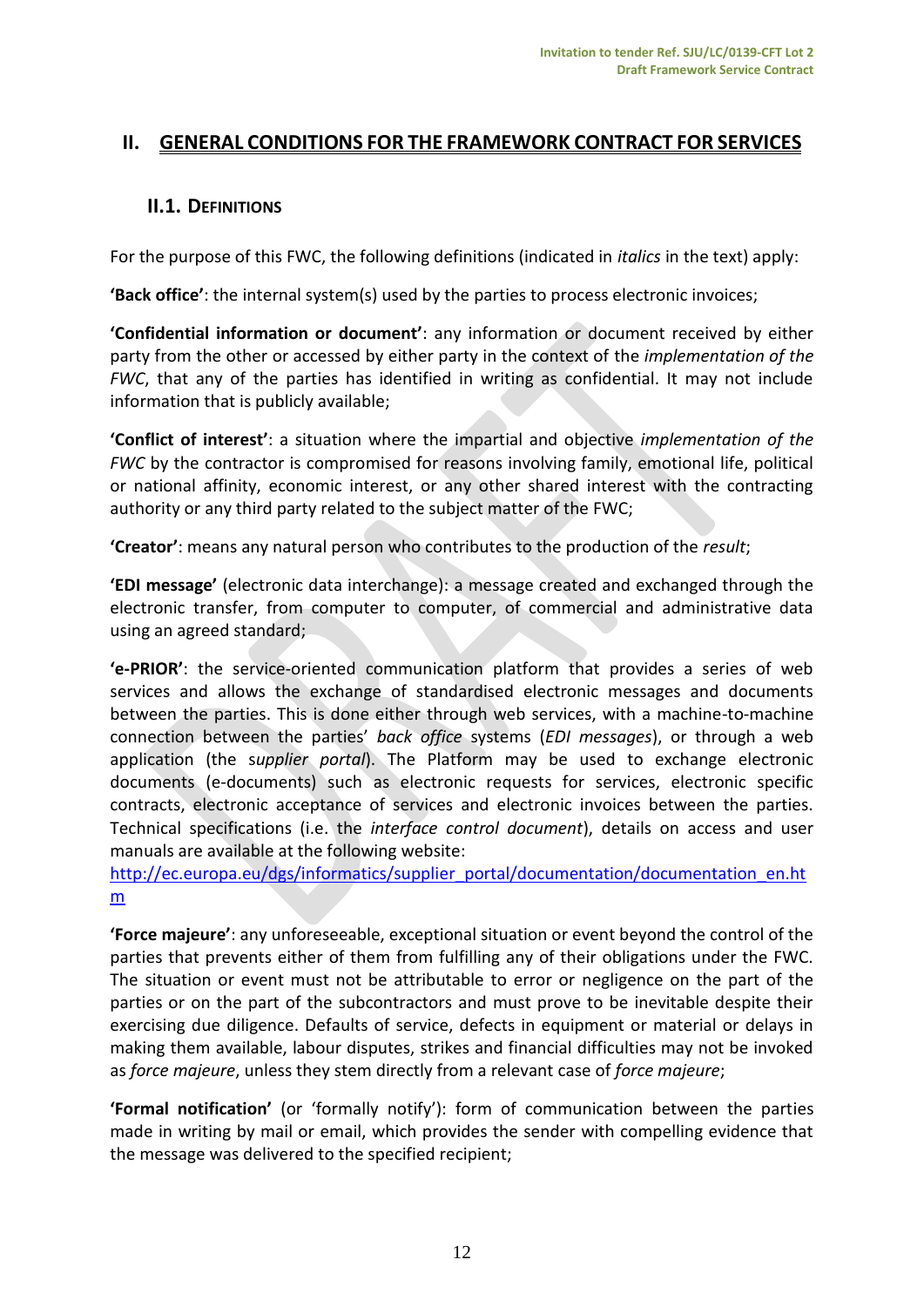**'Fraud':** any intentional act or omission affecting the Union's financial interests relating to the use or presentation of false, incorrect or incomplete statements or documents or to nondisclosure of information in violation of a specific obligation;

**'Implementation of the FWC'**: the purchase of services envisaged in the FWC through the signature and *performance of specific contracts*;

**'Interface control document'**: the guideline document which lays down the technical specifications, message standards, security standards, checks of syntax and semantics, etc. to facilitate machine-to-machine connection. This document is updated on a regular basis;

**'Irregularity'**: any infringement of a provision of Union law resulting from an act or omission by an economic operator, which has, or would have, the effect of prejudicing the Union's budget.

**'Notification'** (or 'notify'): form of communication between the parties made in writing including by electronic means;

**'Order form'**: a simplified form of specific contract by which the contracting authority orders services under this FWC;

**'Performance of a specific contract'**: the execution of tasks and delivery of the purchased services by the contractor to the contracting authority;

**'Personnel'**: persons employed directly or indirectly or contracted by the contractor to implement the FWC;

**'Pre-existing material'**: any material, document, technology or know-how which exists prior to the contractor using it for the production of a *result* in the *implementation of the FWC*;

**'Pre-existing right'**: any industrial and intellectual property right on *pre-existing material*; it may consist in a right of ownership, a licence right and/or right of use belonging to the contractor, the *creator*, the contracting authority as well as to any other third parties;

**'Professional conflicting interest'**: a situation in which the contractor's previous or ongoing professional activities affect its capacity to implement the FWC or to perform a specific contract to an appropriate quality standard.

**'Related person'**: any person who has the power to represent the contractor or to take decisions on its behalf;

**'Request for services'**: a document from the contracting authority requesting that the contractors in a multiple FWC provide a specific tender for services whose terms are not entirely defined under the FWC;

**'Result'**: any intended outcome of the *implementation of the FWC*, whatever its form or nature, which is delivered and finally or partially approved by the contracting authority. A *result* may be further defined in this FWC as a deliverable. A *result* may, in addition to materials produced by the contractor or at its request, also include *pre-existing materials*;

**'Specific contract'**: a contract implementing the FWC and specifying details of a service to be provided;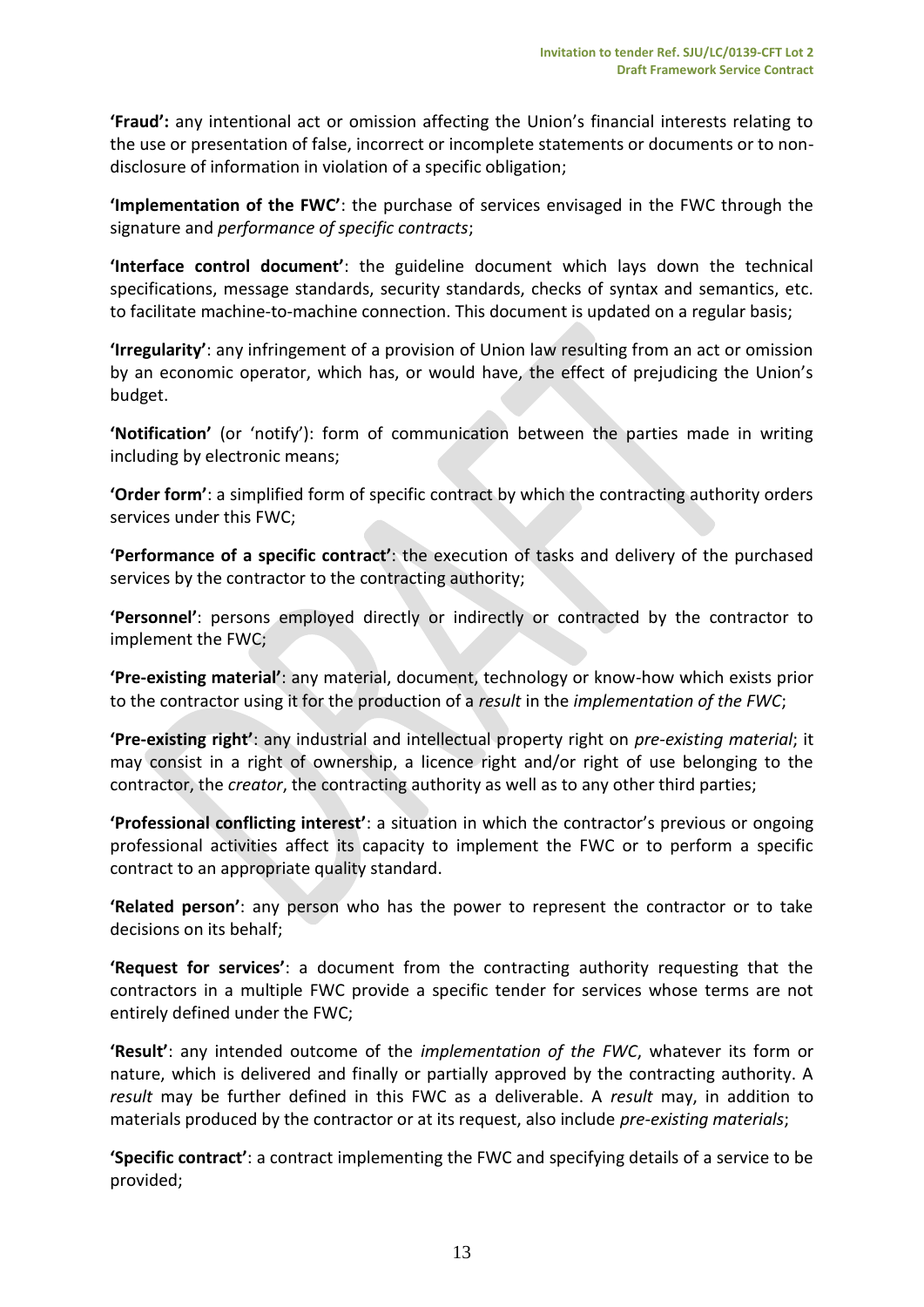**'Substantial error'**: any infringement of a contract provision resulting from an act or omission, which causes or might cause a loss to the Union's budget.

**'Supplier portal'**: the *e-PRIOR* portal, which allows the contractor to exchange electronic business documents, such as invoices, through a graphical user interface; its main features can be found in the supplier portal overview document available on: [http://ec.europa.eu/dgs/informatics/supplier\\_portal/doc/um\\_supplier\\_portal\\_overview.pdf](http://ec.europa.eu/dgs/informatics/supplier_portal/doc/um_supplier_portal_overview.pdf)

## <span id="page-13-0"></span>**II.2. ROLES AND RESPONSIBILITIES IN THE EVENT OF A JOINT TENDER**

In the event of a joint tender submitted by a group of economic operators and where the group does not have legal personality or legal capacity, one member of the group is appointed as leader of the group.

# <span id="page-13-1"></span>**II.3. SEVERABILITY**

Each provision of this FWC is severable and distinct from the others. If a provision is or becomes illegal, invalid or unenforceable to any extent, it must be severed from the remainder of the FWC. This does not affect the legality, validity or enforceability of any other provisions of the FWC, which continue in full force and effect. The illegal, invalid or unenforceable provision must be replaced by a legal, valid and enforceable substitute provision which corresponds as closely as possible with the actual intent of the parties under the illegal, invalid or unenforceable provision. The replacement of such a provision must be made in accordance with Article II.11. The FWC must be interpreted as if it had contained the substitute provision as from its entry into force.

# <span id="page-13-2"></span>**II.4. PROVISION OF SERVICES**

- **II.4.1** Signature of the FWC does not guarantee any actual purchase. The contracting authority is bound only by specific contracts implementing the FWC.
- **II.4.2** The contractor must provide services of high quality standards, in accordance with the state of the art in the industry and the provisions of this FWC, in particular the tender specifications and the terms of its tender.
- **II.4.3** The contractor must comply with the minimum requirements provided for in the tender specifications. This includes compliance with applicable obligations under environmental, social and labour law established by Union law, national law and collective agreements or by the international environmental, social and labour law provisions listed in Annex X to Directive 2014/24/EU<sup>2</sup>.
- **II.4.4** The contractor must obtain any permit or licence required in the State where the services are to be provided.
- **II.4.5** All periods specified in the FWC are calculated in calendar days, unless otherwise specified.

 $\overline{a}$ 

<sup>2</sup> OJ L 94 of 28.03.2014, p. 65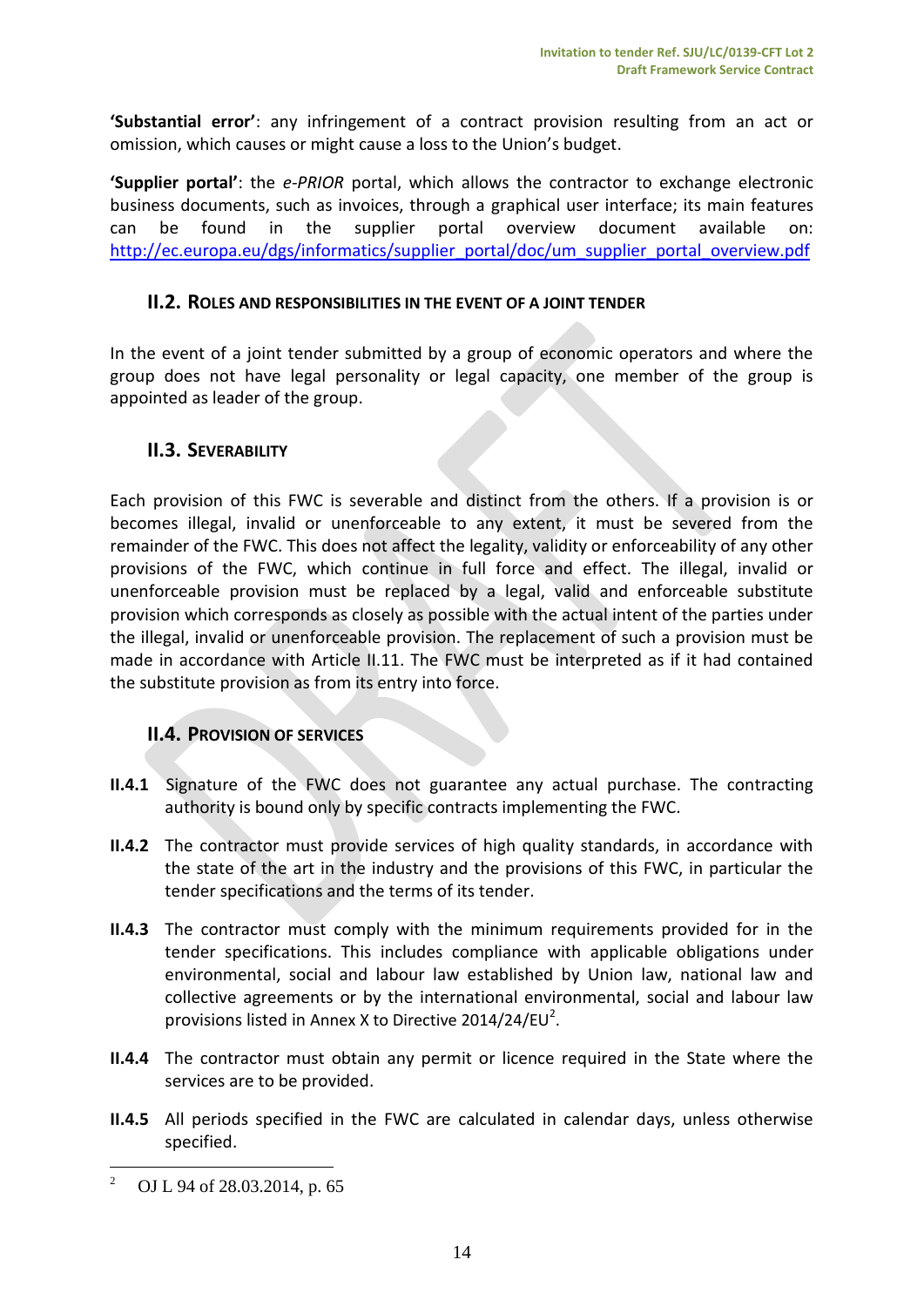- **II.4.6** The contractor must not present itself as a representative of the contracting authority and must inform third parties that it is not part of the European public service.
- **II.4.7** The contractor is responsible for the *personnel* who carry out the services and exercises its authority over its *personnel* without interference by the contracting authority. The contractor must inform its *personnel* that:
	- (a) they may not accept any direct instructions from the contracting authority; and
	- (b) their participation in providing the services does not result in any employment or contractual relationship with the contracting authority.
- **II.4.8** The contractor must ensure that the *personnel* implementing the FWC and any future replacement personnel possess the professional qualifications and experience required to provide the services, as the case may be on the basis of the selection criteria set out in the tender specifications.
- **II.4.9** At the contracting authority's reasoned request, the contractor must replace any member of *personnel* who:
	- (a) does not have the expertise required to provide the services; or
	- (b) has caused disruption at the premises of the contracting authority.

The contractor bears the cost of replacing its *personnel* and is responsible for any delay in providing the services resulting from the replacement of *personnel*.

**II.4.10** The contractor must record and report to the contracting authority any problem that affects its ability to provide the services. The report must describe the problem, state when it started and what action the contractor is taking to resolve it.

# <span id="page-14-0"></span>**II.5. COMMUNICATION BETWEEN THE PARTIES**

#### **II.5.1. Form and means of communication**

Any communication of information, notices or documents under the FWC must:

- (a) be made in writing in paper or electronic format in the language of the contract;
- (b) bear the FWC number and, if applicable, the specific contract number;
- (c) be made using the relevant communication details set out in Article I.8; and
- (d) be sent by mail, email or, for the documents specified in the special conditions, via *e-PRIOR*.

If a party requests written confirmation of an e-mail within a reasonable time, the other party must provide an original signed paper version of the communication as soon as possible.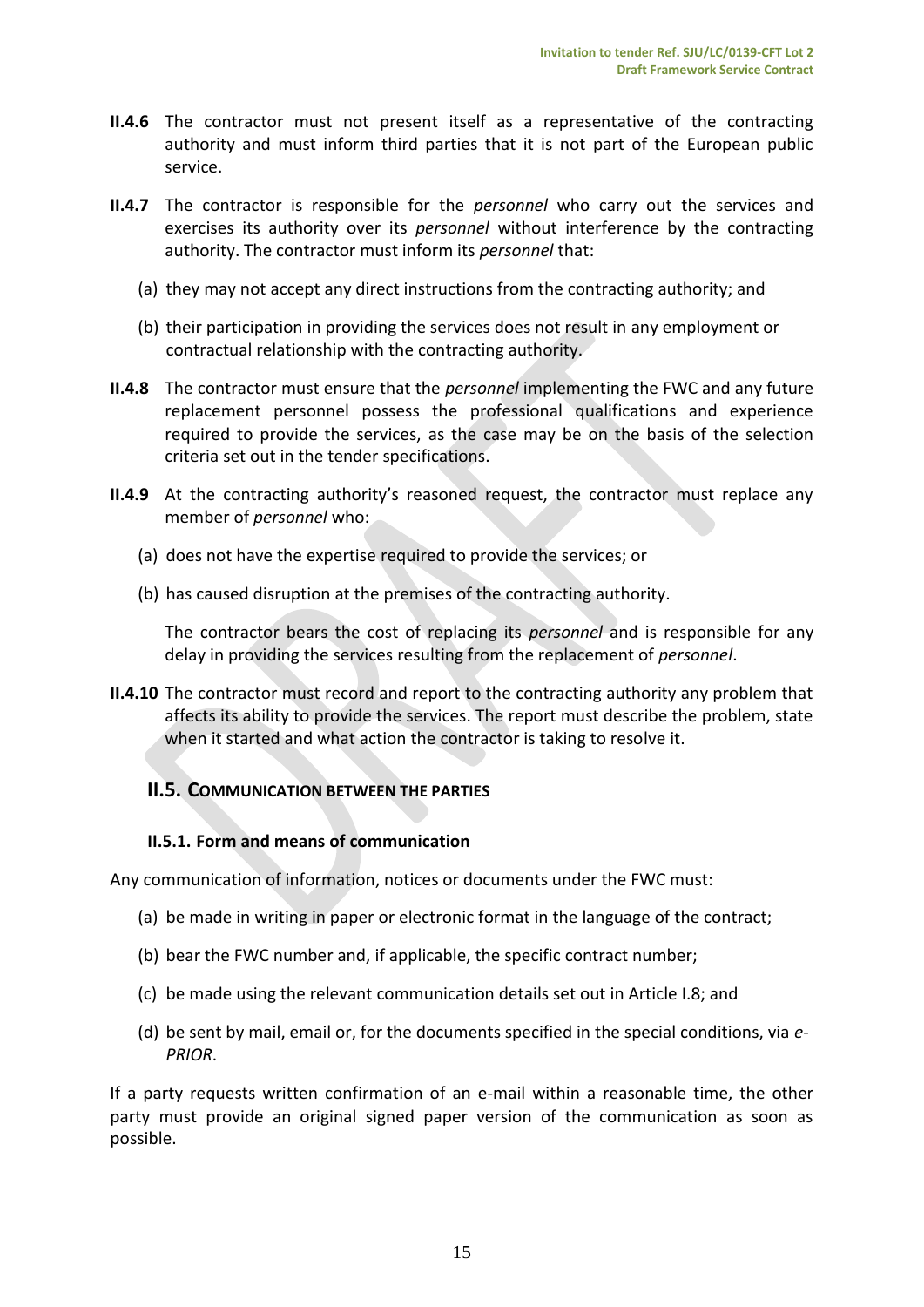The parties agree that any communication made by email has full legal effect and is admissible as evidence in judicial proceedings.

# **II.5.2. Date of communications by mail and email**

Any communication is deemed to have been made when the receiving party receives it, unless this FWC contract refers to the date when the communication was sent.

E-mail is deemed to have been received by the receiving party on the day of dispatch of that e-mail, provided that it is sent to the e-mail address indicated in Article I.8. The sending party must be able to prove the date of dispatch. In the event that the sending party receives a non-delivery report, it must make every effort to ensure that the other party actually receives the communication by email or mail. In such a case, the sending party is not held in breach of its obligation to send such communication within a specified deadline.

Mail sent to the contracting authority is deemed to have been received by the contracting authority on the date on which the department responsible referred to in Article I.8 registers it.

*Formal notifications* are considered to have been received by the receiving party on the date of receipt indicated in the proof received by the sending party that the message was delivered to the specified recipient.

# **II.5.3. Submission of e-documents via e-PRIOR**

- 1. If provided for in the special conditions, the exchange of electronic documents (edocuments) such as requests for services, specific contracts and invoices between the parties is automated through the use of the *e-PRIOR* platform. This platform provides two possibilities for such exchanges: either through web services (machineto-machine connection) or through a web application (the *supplier portal*).
- 2. The contracting authority takes the necessary measures to implement and maintain electronic systems that enable the *supplier portal* to be used effectively.
- 3. In the case of machine-to-machine connection, a direct connection is established between the parties' *back offices*. In this case, the parties take the measures necessary on their side to implement and maintain electronic systems that enable the machine-to-machine connection to be used effectively. The electronic systems are specified in the *interface control document*. The contractor (or leader in the case of a joint tender) must take the necessary technical measures to set up a machine-tomachine connection and at its own cost.
- 4. If communication via the *supplier portal* or via the web services (machine-to-machine connection) is hindered by factors beyond the control of one party, it must *notify* the other immediately and the parties must take the necessary measures to restore this communication.
- 5. If it is impossible to restore the communication within two working days, one party must *notify* the other that alternative means of communication specified in Article II.5.1 will be used until the *supplier portal* or the machine-to-machine connection is restored.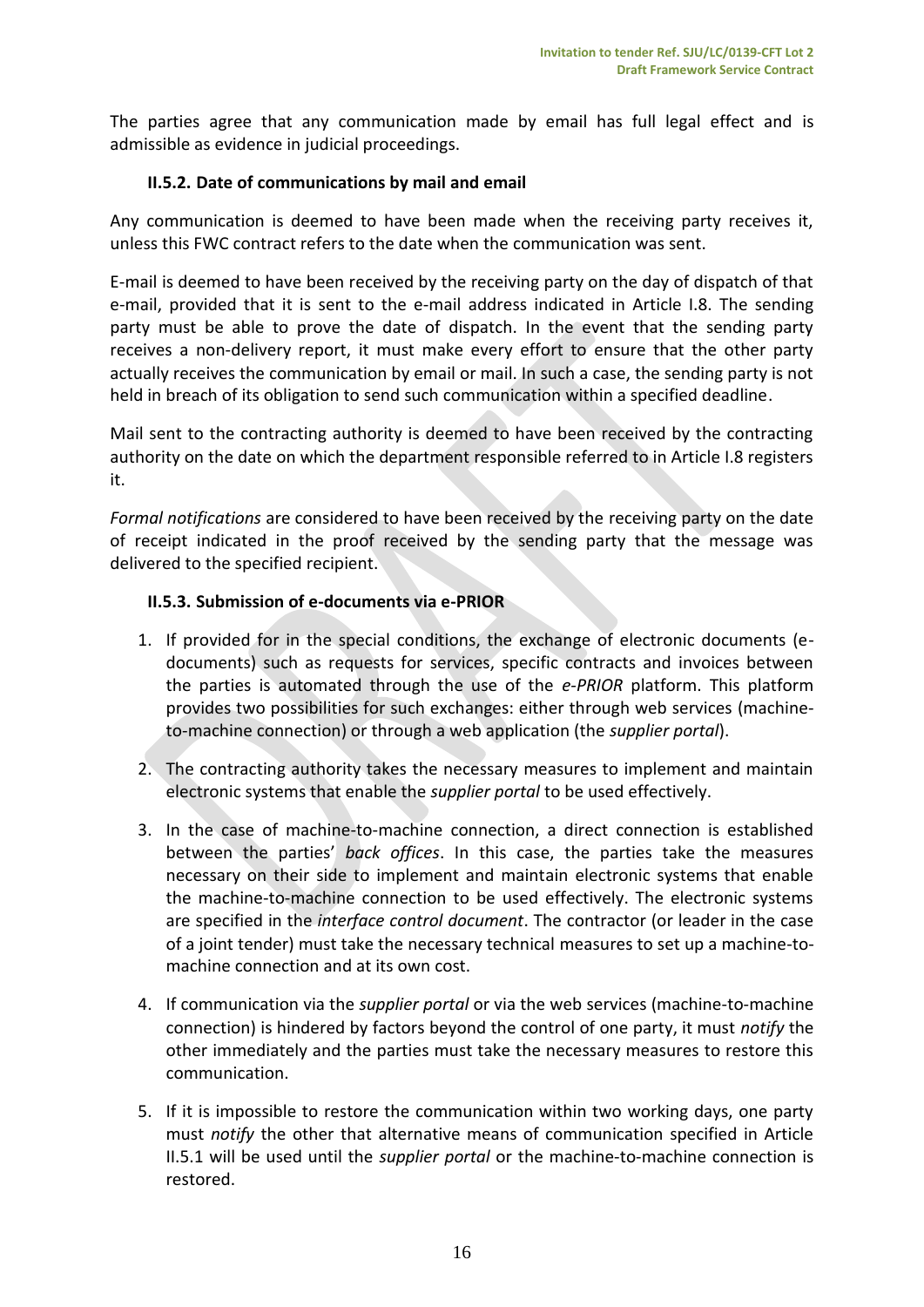6. When a change in the *interface control document* requires adaptations, the contractor (or leader in the case of a joint tender) has up to six months from receipt of the *notification* to implement this change. This period can be shortened by mutual agreement of the parties. This period does not apply to urgent measures required by the security policy of the contracting authority to ensure integrity, confidentiality and non-repudiation of information and the availability of *e-PRIOR*, which must be applied immediately.

# **II.5.4. Validity and date of e-documents**

- 1. The parties agree that any e-document, including related attachments exchanged via *e-PRIOR*:
	- (a) is considered as equivalent to a paper document;
	- (b) is deemed to be the original of the document;
	- (c) is legally binding on the parties once an *e-PRIOR* authorised person has performed the 'sign' action in *e-PRIOR* and has full legal effect; and
	- (d) constitutes evidence of the information contained in it and is admissible as evidence in judicial proceedings.
- 2. The parties expressly waive any rights to contest the validity of such a document solely on the grounds that communications between the parties occurred through *e-PRIOR* or that the document has been signed through *e-PRIOR*. If a direct connection is established between the parties' *back offices* to allow electronic transfer of documents, the parties agree that an e-document, sent as mentioned in the *interface control document*, qualifies as an *EDI message*.
- 3. If the e-document is dispatched through the *supplier portal*, it is deemed to have been legally issued or sent when the contractor (or leader in the case of a joint tender) is able to successfully submit the e-document without any error messages. The generated PDF and XML document for the e-document are considered as a proof of receipt by the contracting authority.
- 4. In the event that an e-document is dispatched using a direct connection established between the parties' *back offices*, the e-document is deemed to have been legally issued or sent when its status is 'received' as defined in the *interface control document*.
- 5. When using the *supplier portal*, the contractor (or leader in the case of a joint tender) can download the PDF or XML message for each e-document for one year after submission. After this period, copies of the e-documents are no longer available for automatic download from the *supplier portal*.

# **II.5.5. Authorised persons in e-PRIOR**

The contractor submits a request for each person who needs to be assigned the role of 'user' in *e-PRIOR*. These persons are identified by means of the European Communication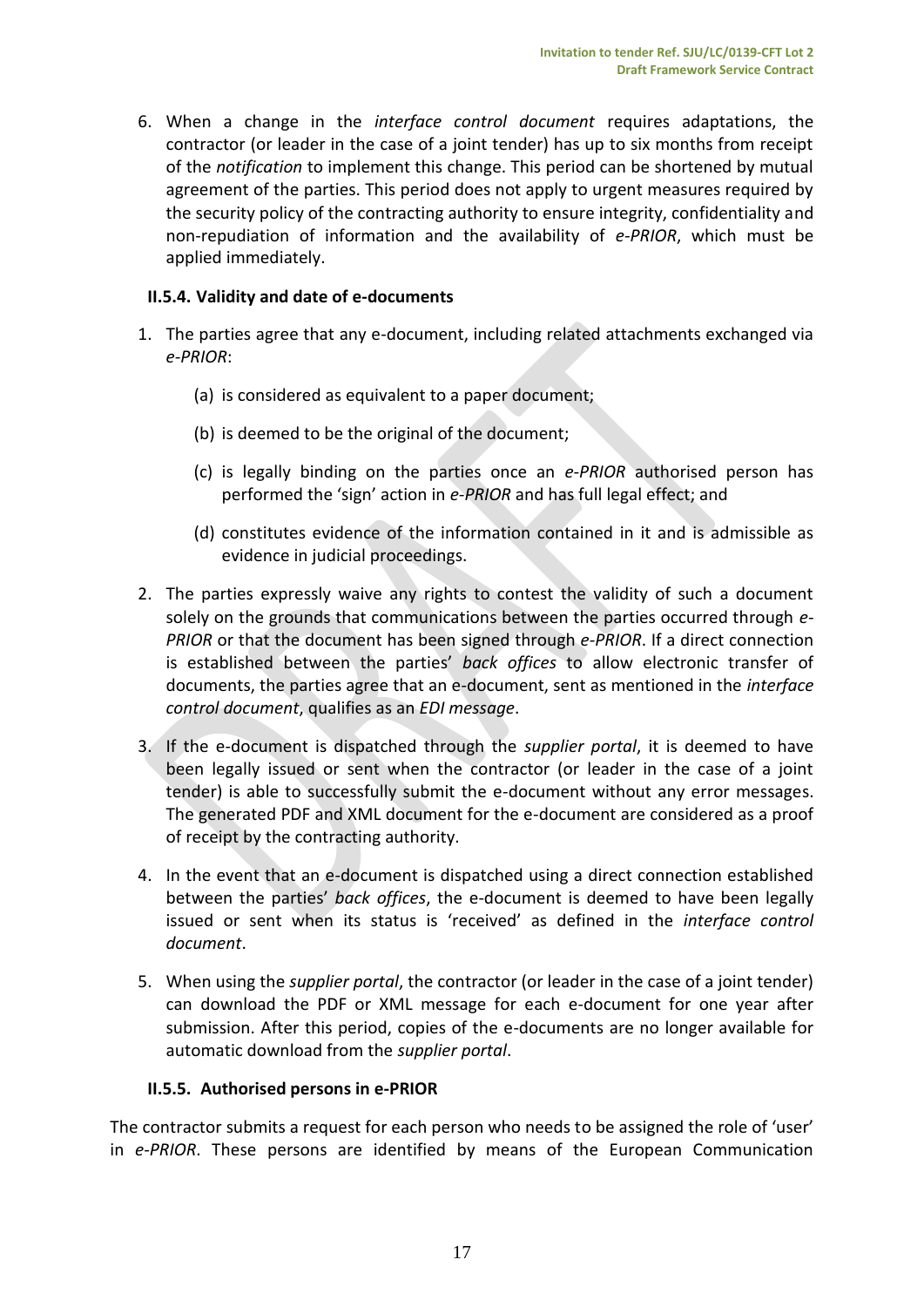Authentication Service (ECAS) and authorised to access and perform actions in *e-PRIOR* within the permissions of the user roles that the contracting authority has assigned to them.

User roles enabling these *e-PRIOR* authorised persons to sign legally binding documents such as specific tenders or specific contracts are granted only upon submission of supporting documents proving that the authorised person is empowered to act as a legal representative of the contractor.

# <span id="page-17-0"></span>**II.6. LIABILITY**

- **II.6.1** The contracting authority is not liable for any damage or loss caused by the contractor, including any damage or loss to third parties during or as a consequence of *implementation of the FWC*.
- **II.6.2** If required by the relevant applicable legislation, the contractor must take out an insurance policy against risks and damage or loss relating to the *implementation of the FWC*. It must also take out supplementary insurance as reasonably required by standard practice in the industry. Upon request, the contractor must provide evidence of insurance coverage to the contracting authority.
- **II.6.3** The contractor is liable for any loss or damage caused to the contracting authority during or as a consequence of *implementation of the FWC*, including in the event of subcontracting, but only up to an amount not exceeding three times the total amount of the relevant specific contract. However, if the damage or loss is caused by the gross negligence or wilful misconduct of the contractor or of its *personnel* or subcontractors, the contractor is liable for the whole amount of the damage or loss.
- **II.6.4** If a third party brings any action against the contracting authority in connection with the *implementation of the FWC*, including any action for alleged breach of intellectual property rights, the contractor must assist the contracting authority in the legal proceedings, including by intervening in support of the contracting authority upon request.

If the contracting authority's liability towards the third party is established and that such liability is caused by the contractor during or as a consequence of the *implementation of the FWC*, Article II.6.3 applies.

- **II.6.5** If the contractor is composed of two or more economic operators (i.e. who submitted a joint tender), they are all jointly and severally liable to the contracting authority for the *implementation of the FWC*.
- **II.6.6** The contracting authority is not liable for any loss or damage caused to the contractor during or as a consequence of *implementation of the FWC*, unless the loss or damage was caused by wilful misconduct or gross negligence of the contracting authority.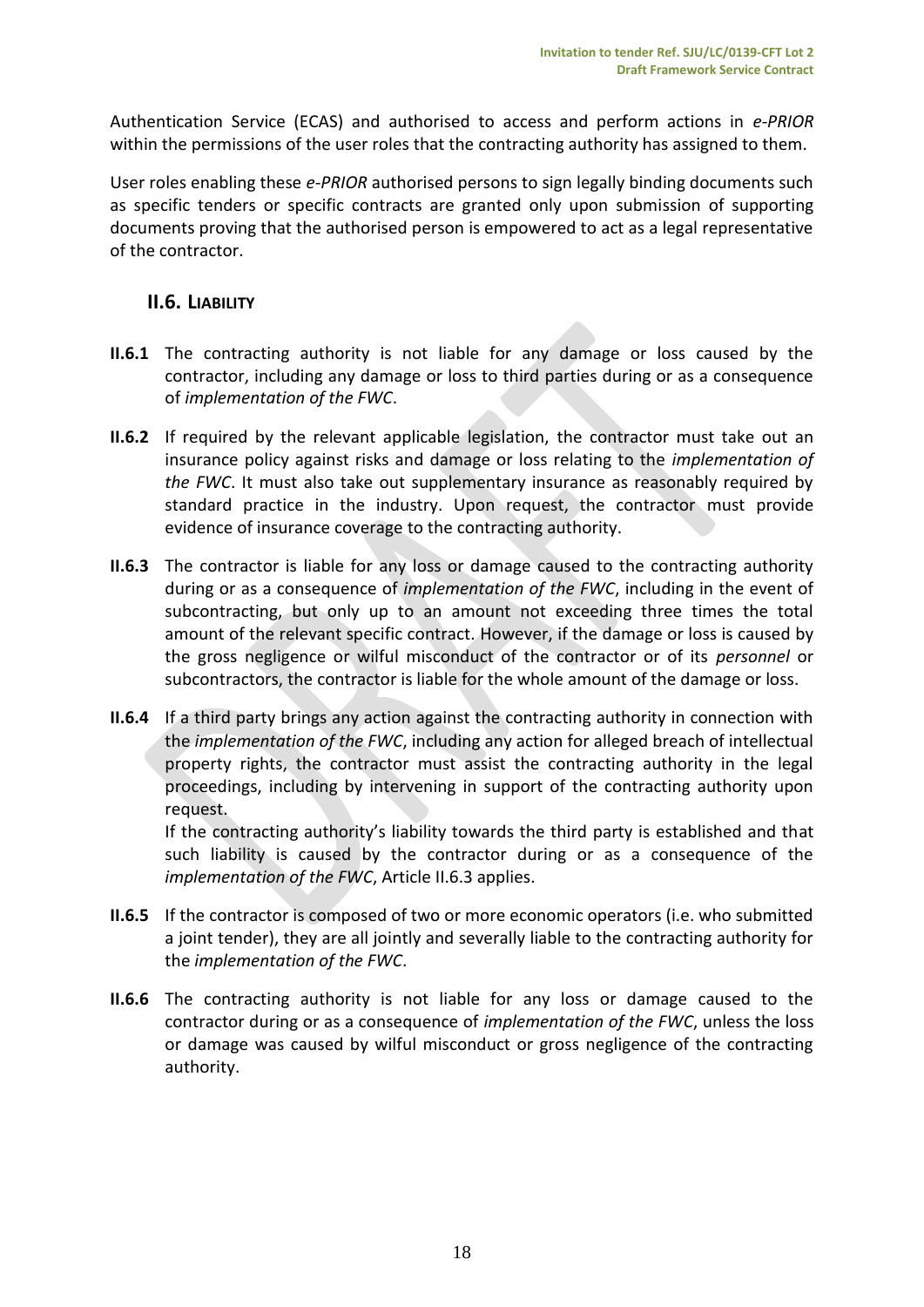#### <span id="page-18-0"></span>**II.7. CONFLICT OF INTEREST AND PROFESSIONAL CONFLICTING INTERESTS**

- **II.7.1** The contractor must take all the necessary measures to prevent any situation of *conflict of interest* or *professional conflicting interest*.
- **II.7.2** The contractor must *notify* the contracting authority in writing as soon as possible of any situation that could constitute a *conflict of interest* or a *professional conflicting interest* during the *implementation of the FWC*. The contractor must immediately take action to rectify the situation.

The contracting authority may do any of the following:

- (a) verify that the contractor's action is appropriate;
- (b) require the contractor to take further action within a specified deadline;
- (c) decide not to award a specific contract to the contractor.
- **II.7.3** The contractor must pass on all the relevant obligations in writing to:
	- (a) its *personnel*;
	- (b) any natural person with the power to represent it or take decisions on its behalf;
	- (c) third parties involved in the *implementation of the FWC*, including subcontractors.

The contractor must also ensure that the persons referred to above are not placed in a situation which could give rise to conflicts of interest.

# <span id="page-18-1"></span>**II.8. CONFIDENTIALITY**

- **II.8.1.** The contracting authority and the contractor must treat with confidentiality any information or documents, in any format, disclosed in writing or orally, relating to the *implementation of the FWC* and identified in writing as confidential.
- **II.8.2.** Each party must:
	- (a) not use *confidential information or documents* for any purpose other than to perform its obligations under the FWC or a specific contract without the prior written agreement of the other party;
	- (b) ensure the protection of such *confidential information or documents* with the same level of protection as its own *confidential information or documents* and in any case with due diligence;
	- (c) not disclose, directly or indirectly, *confidential information or documents* to third parties without the prior written agreement of the other party.
- **II.8.3** The confidentiality obligations set out in this Article are binding on the contracting authority and the contractor during the *implementation of the FWC* and for as long as the information or documents remain confidential unless: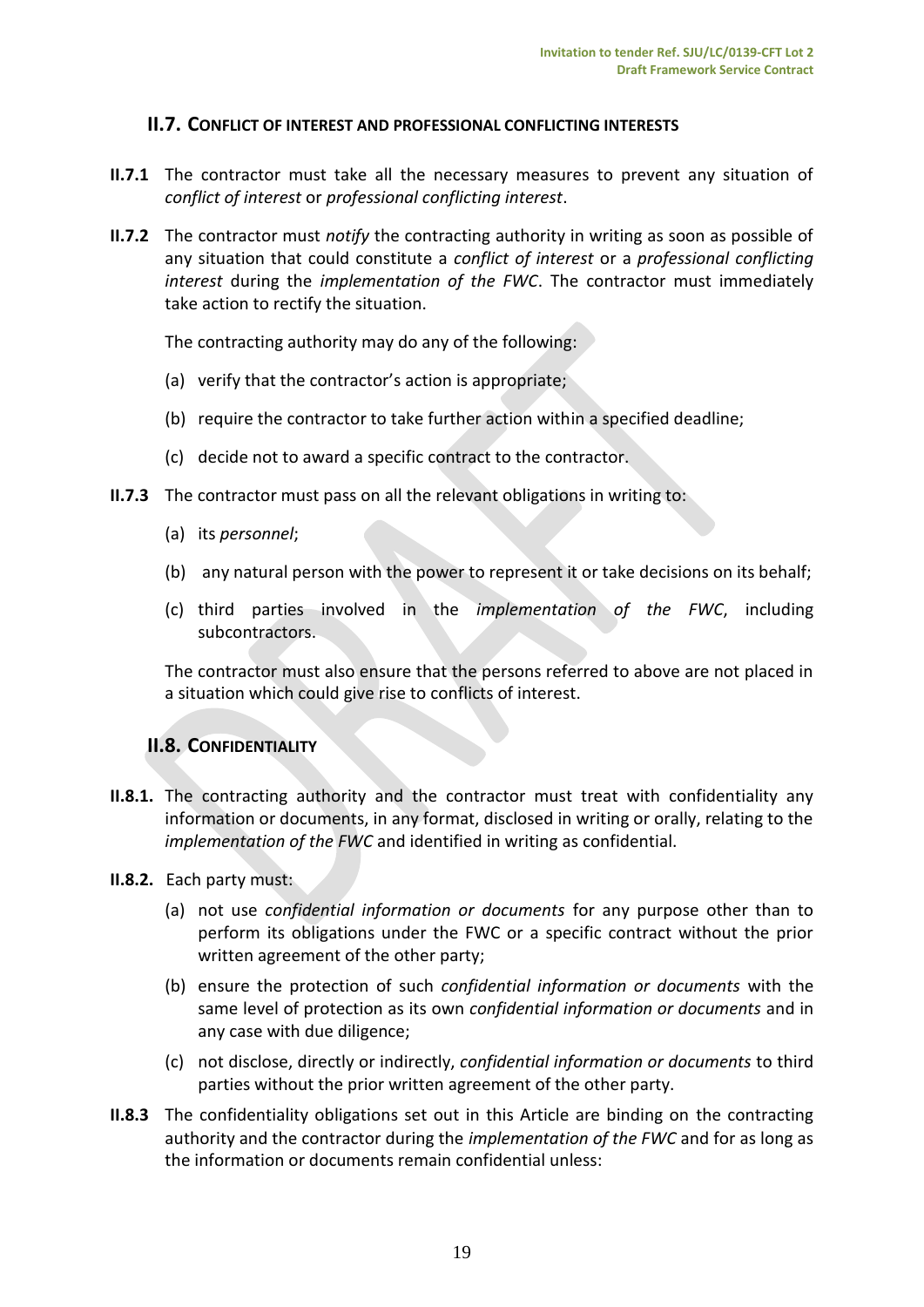- (a) the disclosing party agrees to release the receiving party from the confidentiality obligation earlier;
- (b) the *confidential information or documents* become public through other means than a breach of the confidentiality obligation;
- (c) the applicable law requires the disclosure of the *confidential information or documents*.
- **II.8.4** The contractor must obtain from any natural person with the power to represent it or take decisions on its behalf, as well as from third parties involved in the *implementation of the FWC* a commitment that they will comply with this Article. At the request of the contracting authority, the contractor must provide a document providing evidence of this commitment.

#### <span id="page-19-0"></span>**II.9. PROCESSING OF PERSONAL DATA**

- **II.9.1** Any personal data included in the FWC must be processed in accordance with Regulation (EC) No 45/2001 of the European Parliament and of the Council of 18 December 2000 on the protection of individuals with regard to the processing of personal data by the Community institutions and bodies and on the free movement of such data. Such data must be processed by the data controller solely for the purposes of the implementation, management and monitoring of the FWC. This does not affect its possible transmission to bodies entrusted with monitoring or inspection tasks in application of Union law.
- **II.9.2** The contractor has the right to access its personal data and the right to rectify any such data. The contractor should address any queries concerning the processing of its personal data to the data controller.
- **II.9.3** The contractor has right of recourse at any time to the European Data Protection Supervisor.
- **II.9.4** If the FWC requires the contractor to process any personal data, the contractor may act only under the supervision of the data controller, in particular with regard to the purposes of the processing, the categories of data that may be processed, the recipients of the data and the means by which the data subject may exercise its rights.
- **II.9.5** The contractor must grant *personnel* access to the data to the extent strictly necessary for the implementation, management and monitoring of the FWC.
- **II.9.6** The contractor must adopt appropriate technical and organisational security measures, giving due regard to the risks inherent in the processing and to the nature of the personal data concerned, in order to:
	- (a) prevent any unauthorised person from gaining access to computer systems processing personal data, and especially:
		- (i) unauthorised reading, copying, alteration or removal of storage media;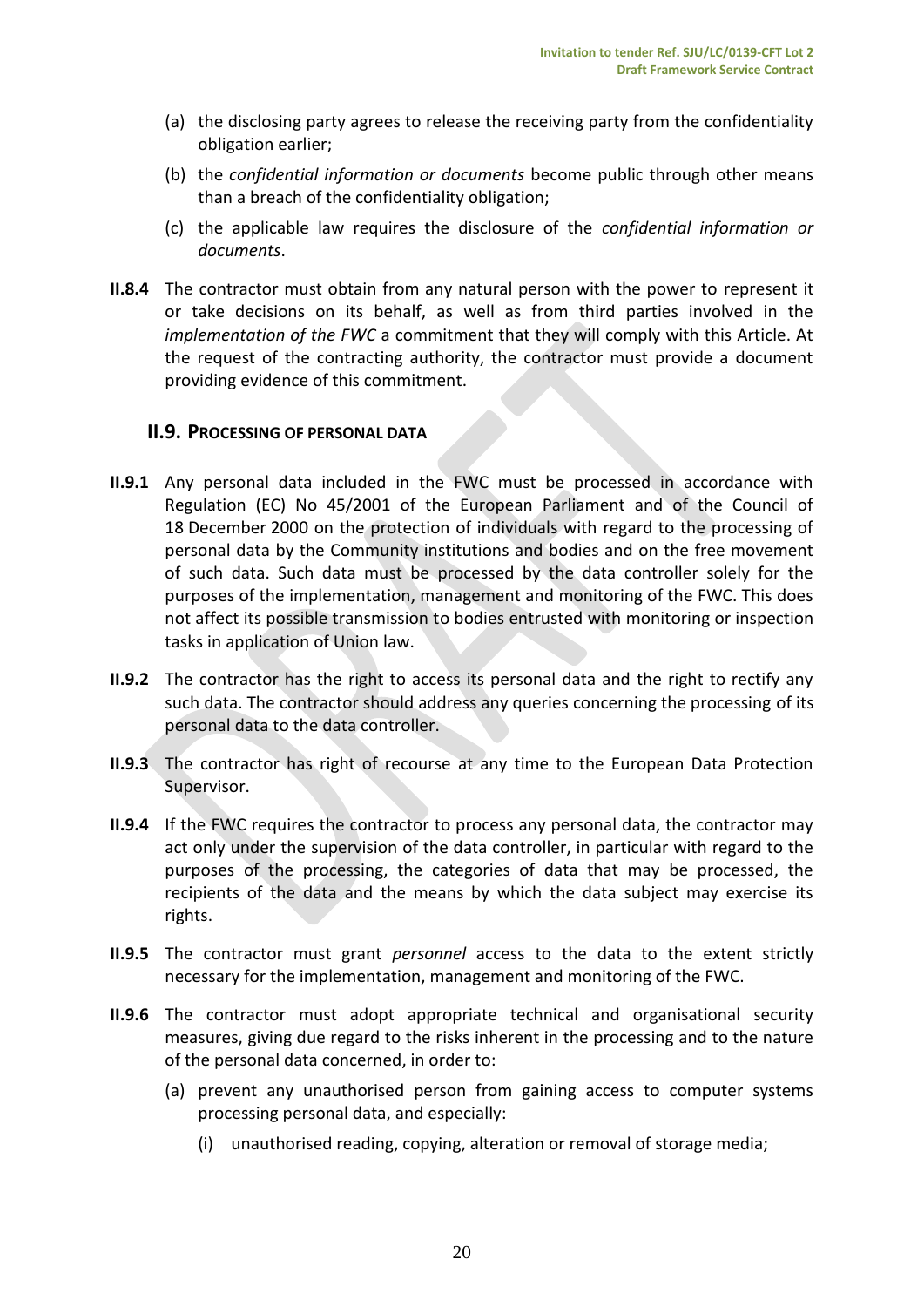- (ii) unauthorised data inputting, as well as any unauthorised disclosure, alteration or erasure of stored personal data;
- (iii) unauthorised use of data processing systems by means of data transmission facilities;
- (b) ensure that authorised users of a data-processing system can access only the personal data to which their access right refers;
- (c) record which personal data have been communicated, when and to whom;
- (d) ensure that personal data being processed on behalf of third parties can be processed only in the manner prescribed by the contracting authority;
- (e) ensure that, during communication of personal data and transport of storage media, the data cannot be read, copied or erased without authorisation;
- (f) design its organisational structure in such a way that it meets data protection requirements.

# <span id="page-20-0"></span>**II.10. SUBCONTRACTING**

- **II.10.1** The contractor must not subcontract and have the FWC implemented by third parties beyond the third parties already mentioned in its tender without prior written authorisation from the contracting authority.
- **II.10.2** Even if the contracting authority authorises subcontracting, the contractor remains bound by its contractual obligations and is solely responsible for the *implementation of the FWC*.
- **II.10.3** The contractor must ensure that the subcontract does not affect the rights of the contracting authority under this FWC, particularly those under Articles II.8, II.13 and II.24.
- **II.10.4** The contracting authority may request the contractor to replace a subcontractor found to be in a situation provided for in points (d) and (e) of Article II.18.1.

# <span id="page-20-1"></span>**II.11. AMENDMENTS**

- **II.11.1** Any amendment to the FWC or a specific contract must be made in writing before all contractual obligations have been fulfilled. A specific contract does not constitute an amendment to the FWC.
- **II.11.2** Any amendment must not make changes to the FWC or a specific contract that might alter the initial conditions of the procurement procedure or result in unequal treatment of tenderers or contractors.

#### <span id="page-20-2"></span>**II.12. ASSIGNMENT**

**II.12.1** The contractor must not assign any of the rights and obligations arising from the FWC, including claims for payments or factoring, without prior written authorisation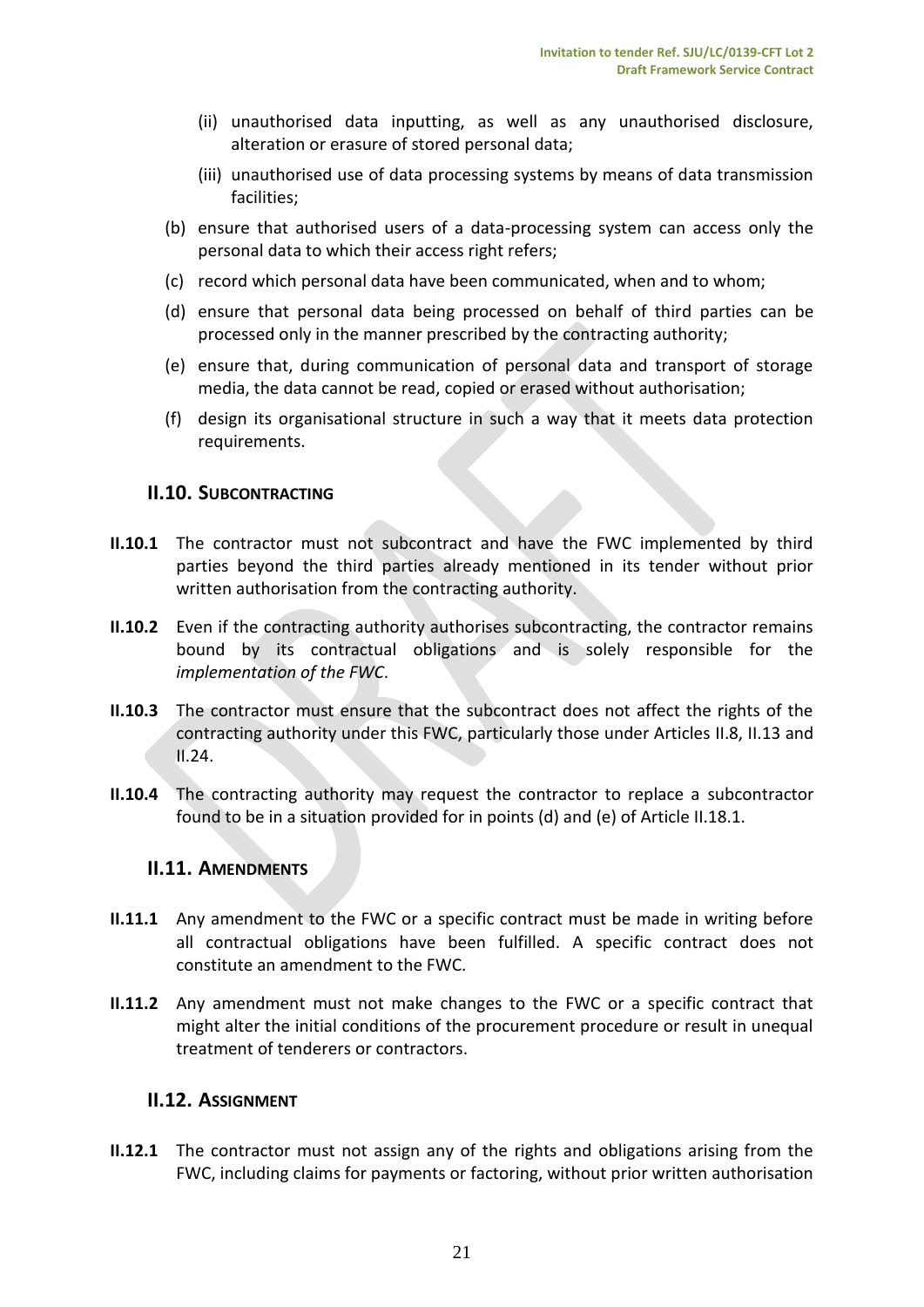from the contracting authority. In such cases, the contractor must provide the contracting authority with the identity of the intended assignee.

**II.12.2** Any right or obligation assigned by the contractor without authorisation is not enforceable against the contracting authority.

## <span id="page-21-0"></span>**II.13. INTELLECTUAL PROPERTY RIGHTS**

#### **II.13.1. Ownership of the rights in the results**

The Union acquires irrevocably worldwide ownership of the *results* and of all intellectual property rights under the FWC. The intellectual property rights so acquired include any rights, such as copyright and other intellectual or industrial property rights, to any of the *results* and to all technological solutions and information created or produced by the contractor or by its subcontractor in *implementation of the FWC*. The contracting authority may exploit and use the acquired rights as stipulated in this FWC. The Union acquires all the rights from the moment the contracting authority approves the *results* delivered by the contractor. Such delivery and approval are deemed to constitute an effective assignment of rights from the contractor to the Union.

The payment of the price includes any fees payable to the contractor about the acquisition of ownership of rights by the Union including for all forms of exploitation and of use of the *results*.

#### **II.13.2. Licensing rights on pre-existing materials**

Unless provided otherwise in the special conditions, the Union does not acquire ownership of *pre-existing rights* under this FWC.

The contractor licenses the *pre-existing rights* on a royalty-free, non-exclusive and irrevocable basis to the Union, which may use the *pre-existing materials* for all the modes of exploitation set out in this FWC or in specific contracts. All *pre-existing rights* are licensed to the Union from the moment the *results* are delivered and approved by the contracting authority.

The licensing of *pre-existing rights* to the Union under this FWC covers all territories worldwide and is valid for the duration of intellectual property rights protection.

The payment of the price as set out in the specific contracts is deemed to also include any fees payable to the contractor in relation to the licensing of *pre-existing rights* to the Union, including for all forms of exploitation and of use of the *results*.

Where *implementation of the FWC* requires that the contractor uses *pre-existing materials* belonging to the contracting authority, the contracting authority may request that the contractor signs an adequate licence agreement. Such use by the contractor will not entail any transfer of rights to the contractor and is limited to the needs of this FWC.

#### **II.13.3. Exclusive rights**

The Union acquires the following exclusive rights: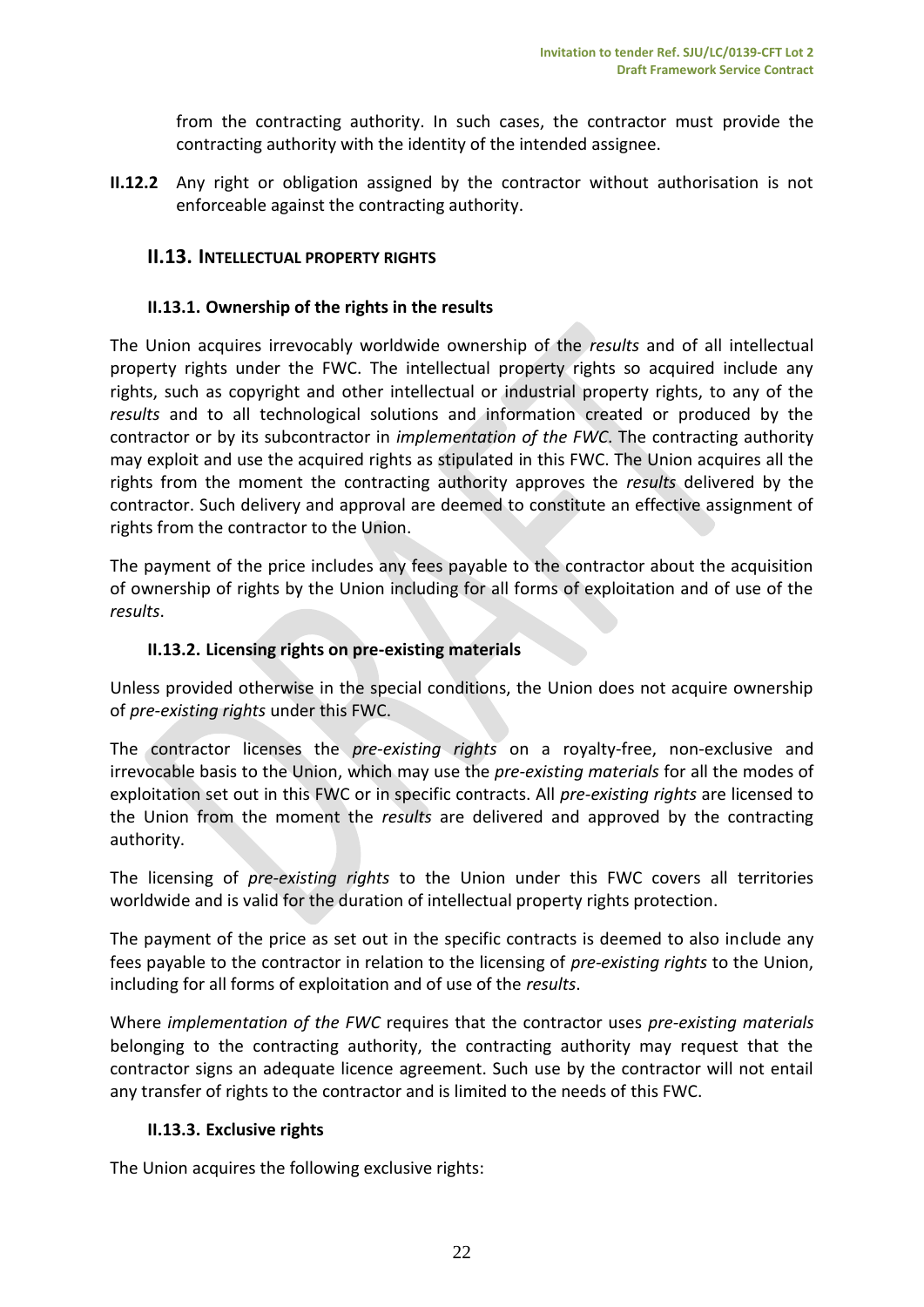- (a) reproduction: the right to authorise or prohibit direct or indirect, temporary or permanent reproduction of the *results* by any means (mechanical, digital or other) and in any form, in whole or in part;
- (b) communication to the public: the exclusive right to authorise or prohibit any display, performance or communication to the public, by wire or wireless means, including the making available to the public of the *results* in such a way that members of the public may access them from a place and at a time individually chosen by them; this right also includes the communication and broadcasting by cable or by satellite;
- (c) distribution: the exclusive right to authorise or prohibit any form of distribution of *results* or copies of the *results* to the public, by sale or otherwise;
- (d) rental: the exclusive right to authorise or prohibit rental or lending of the *results* or of copies of the *results*;
- (e) adaptation: the exclusive right to authorise or prohibit any modification of the *results*;
- (f) translation: the exclusive right to authorise or prohibit any translation, adaptation, arrangement, creation of derivative works based on the *results*, and any other alteration of the *results*, subject to the respect of moral rights of authors, where applicable;
- (g) where the *results* are or include a database: the exclusive right to authorise or prohibit the extraction of all or a substantial part of the contents of the database to another medium by any means or in any form; and the exclusive right to authorise or prohibit the re-utilization of all or a substantial part of the contents of the database by the distribution of copies, by renting, by on-line or other forms of transmission;
- (h) where the *results* are or include a patentable subject-matter: the right to register them as a patent and to further exploit such patent to the fullest extent;
- (i) where the *results* are or include logos or subject-matter which could be registered as a trademark: the right to register such logo or subject-matter as a trademark and to further exploit and use it;
- (j) where the *results* are or include know-how: the right to use such know-how as is necessary to make use of the *results* to the full extent provided for by this FWC, and the right to make it available to contractors or subcontractors acting on behalf of the contracting authority, subject to their signing of adequate confidentiality undertakings where necessary;
- (k) where the *results* are documents:
	- (i) the right to authorise the reuse of the documents in conformity with the Commission Decision of 12 December 2011 on the reuse of Commission documents (2011/833/EU), to the extent it is applicable and the documents fall within its scope and are not excluded by any of its provisions; for the sake of this provision, 'reuse' and 'document' have the meaning given to it by this Decision;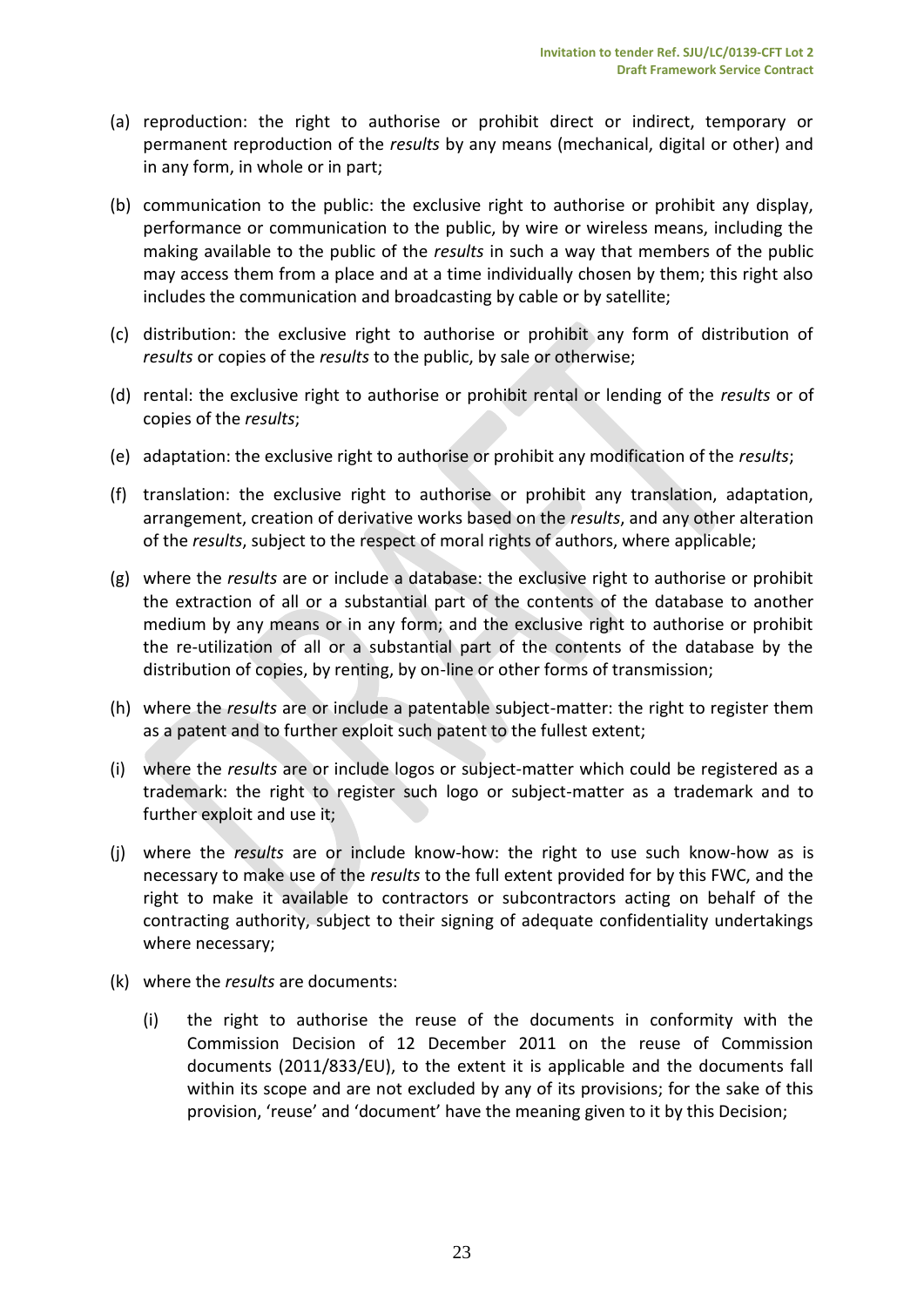- (ii) the right to store and archive the *results* in line with the document management rules applicable to the contracting authority, including digitisation or converting the format for preservation or new use purposes;
- (l) where the *results* are or incorporate software, including source code, object code and, where relevant, documentation, preparatory materials and manuals, in addition to the other rights mentioned in this Article:
	- (i) end-user rights, for all uses by the Union or by subcontractors which result from this FWC and from the intention of the parties;
	- (ii) the rights to decompile or disassemble the software;
- (m) to the extent that the contractor may invoke moral rights, the right for the contracting authority, except where otherwise provided in this FWC, to publish the *results* with or without mentioning the *creator*(s)' name(s), and the right to decide when and whether the *results* may be disclosed and published.

The contractor warrants that the exclusive rights and the modes of exploitation may be exercised by the Union on all parts of the *results*, be they created by the contractor or consisting of *pre-existing materials*.

Where *pre-existing materials* are inserted in the *results*, the contracting authority may accept reasonable restrictions impacting on the above list, provided that the said materials are easily identifiable and separable from the rest, that they do not correspond to substantial elements of the *results*, and that, should the need arise, satisfactory replacement solutions exist, at no additional costs to the contracting authority. In such case, the contractor will have to clearly inform the contracting authority before making such choice and the contracting authority has the right to refuse it.

# **II.13.4. Identification of pre-existing rights**

When delivering the *results*, the contractor must warrant that, for any use that the contracting authority may envisage within the limits set in this FWC, the *results* and the *preexisting material* incorporated in the *results* are free of claims from *creators* or from any third parties and all the necessary *pre-existing rights* have been obtained or licensed.

To that effect, the contractor must establish a list of all *pre-existing rights* to the *results* of this FWC or parts thereof, including identification of the rights' owners. If there are no *preexisting rights* to the *results*, the contractor must provide a declaration to that effect. The contractor must provide this list or declaration to the contracting authority together with the invoice for payment of the balance at the latest.

# **II.13.5. Evidence of granting of pre-existing rights**

Upon request by the contracting authority, the contractor must provide evidence that it has the ownership or the right to use all the listed *pre-existing rights*, except for the rights owned or licensed by the Union. The contracting authority may request this evidence even after the end of this FWC.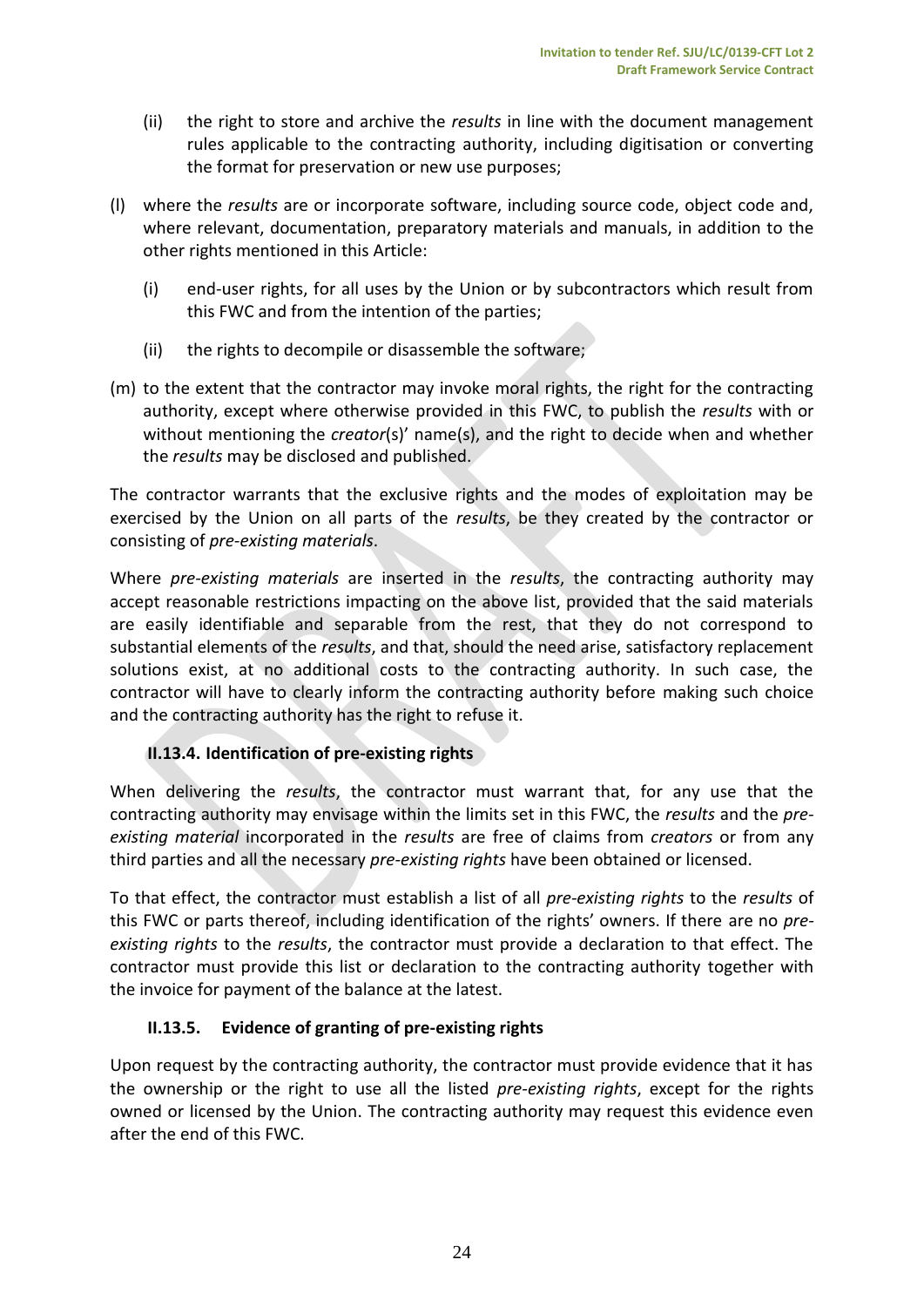This evidence may refer, for example, to rights to: parts of other documents, images, graphs, fonts, tables, data, software, technical inventions, know-how, IT development tools, routines, subroutines or other programs ('background technology'), concepts, designs, installations or pieces of art, data, source or background materials or any other parts of external origin.

This evidence must include, as appropriate:

- (a) the name and version number of a software product;
- (b) the full identification of the work and its author, developer, *creator*, translator, data entry person, graphic designer, publisher, editor, photographer, producer;
- (c) a copy of the licence to use the product or of the agreement granting the relevant rights to the contractor or a reference to this licence;
- (d) a copy of the agreement or extract from the employment contract granting the relevant rights to the contractor where parts of the *results* were created by its *personnel*;
- (e) the text of the disclaimer notice if any.

Provision of evidence does not release the contractor from its responsibilities if it is found that it does not hold the necessary rights, regardless of when and by whom this fact is revealed.

The contractor also warrants that it possesses the relevant rights or powers to execute the transfer and that it has paid or has verified payment of all due fees including fees due to collecting societies, related to the final *results*.

# **II.13.6. Quotation of works in the result**

In the *result*, the contractor must clearly point out all quotations of existing works. The complete reference should include as appropriate, the following: name of the author, title of the work, date and place of publication, date of creation, address of publication on the internet, number, volume and other information that allows the origin to be easily identified.

#### **II.13.7. Moral rights of creators**

By delivering the *results*, the contractor warrants that the *creators* will not object to the following on the basis of their moral rights under copyright:

- (a) that their names be mentioned or not mentioned when the *results* are presented to the public;
- (b) that the *results* be divulged or not after they have been delivered in their final version to the contracting authority;
- (c) that the *results* be adapted, provided that this is done in a manner which is not prejudicial to the *creator*'s honour or reputation.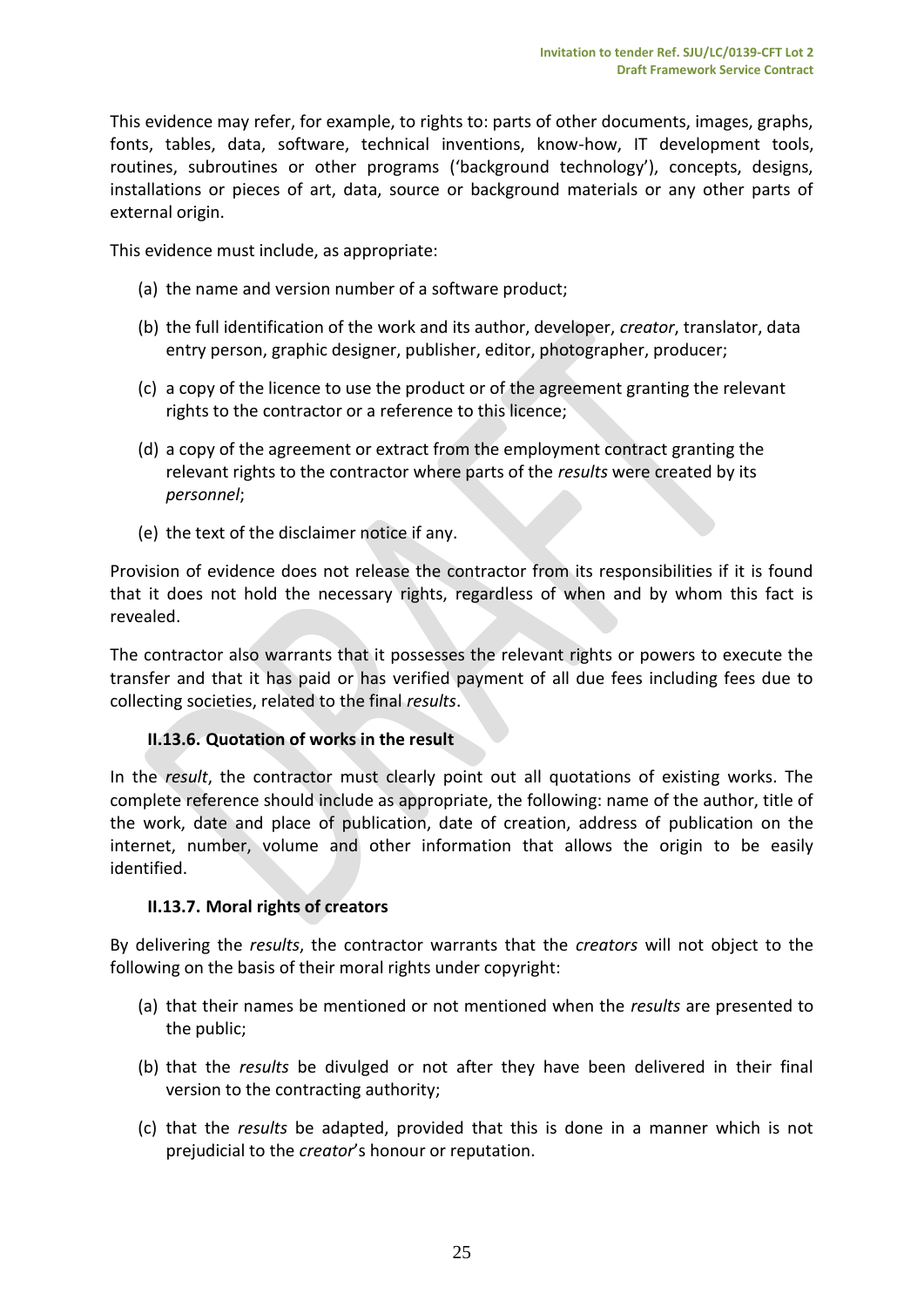If moral rights on parts of the *results* protected by copyright may exist, the contractor must obtain the consent of *creators* regarding the granting or waiver of the relevant moral rights in accordance with the applicable legal provisions and be ready to provide documentary evidence upon request.

# **II.13.8. Image rights and sound recordings**

If natural persons appear in a *result* or their voice or any other private element is recorded in a recognisable manner, the contractor must obtain a statement by these persons (or, in the case of minors, by the persons exercising parental authority) giving their permission for the described use of their image, voice or private element and, on request, submit a copy of the permission to the contracting authority. The contractor must take the necessary measures to obtain such consent in accordance with the applicable legal provisions.

# **II.13.9. Copyright notice for pre-existing rights**

When the contractor retains *pre-existing rights* on parts of the *results*, reference must be inserted to that effect when the *result* is used as set out in Article I.10.1, with the following disclaimer: '© — year — European Union. All rights reserved. Certain parts are licensed under conditions to the EU', or with any other equivalent disclaimer as the contracting authority may consider best appropriate, or as the parties may agree on a case-by-case basis. This does not apply where inserting such reference would be impossible, notably for practical reasons.

# **II.13.10. Visibility of Union funding and disclaimer**

When making use of the *results*, the contractor must declare that they have been produced under a contract with the Union and that the opinions expressed are those of the contractor only and do not represent the contracting authority's official position. The contracting authority may waive this obligation in writing or provide the text of the disclaimer.

# <span id="page-25-0"></span>**II.14. FORCE MAJEURE**

- **II.14.1** If a party is affected by *force majeure*, it must immediately *notify* the other party, stating the nature of the circumstances, their likely duration and foreseeable effects.
- **II.14.2** A party is not liable for any delay or failure to perform its obligations under the FWC if that delay or failure is a *result* of *force majeure*. If the contractor is unable to fulfil its contractual obligations owing to *force majeure*, it has the right to remuneration only for the services actually provided.
- **II.14.3** The parties must take all necessary measures to limit any damage due to *force majeure*.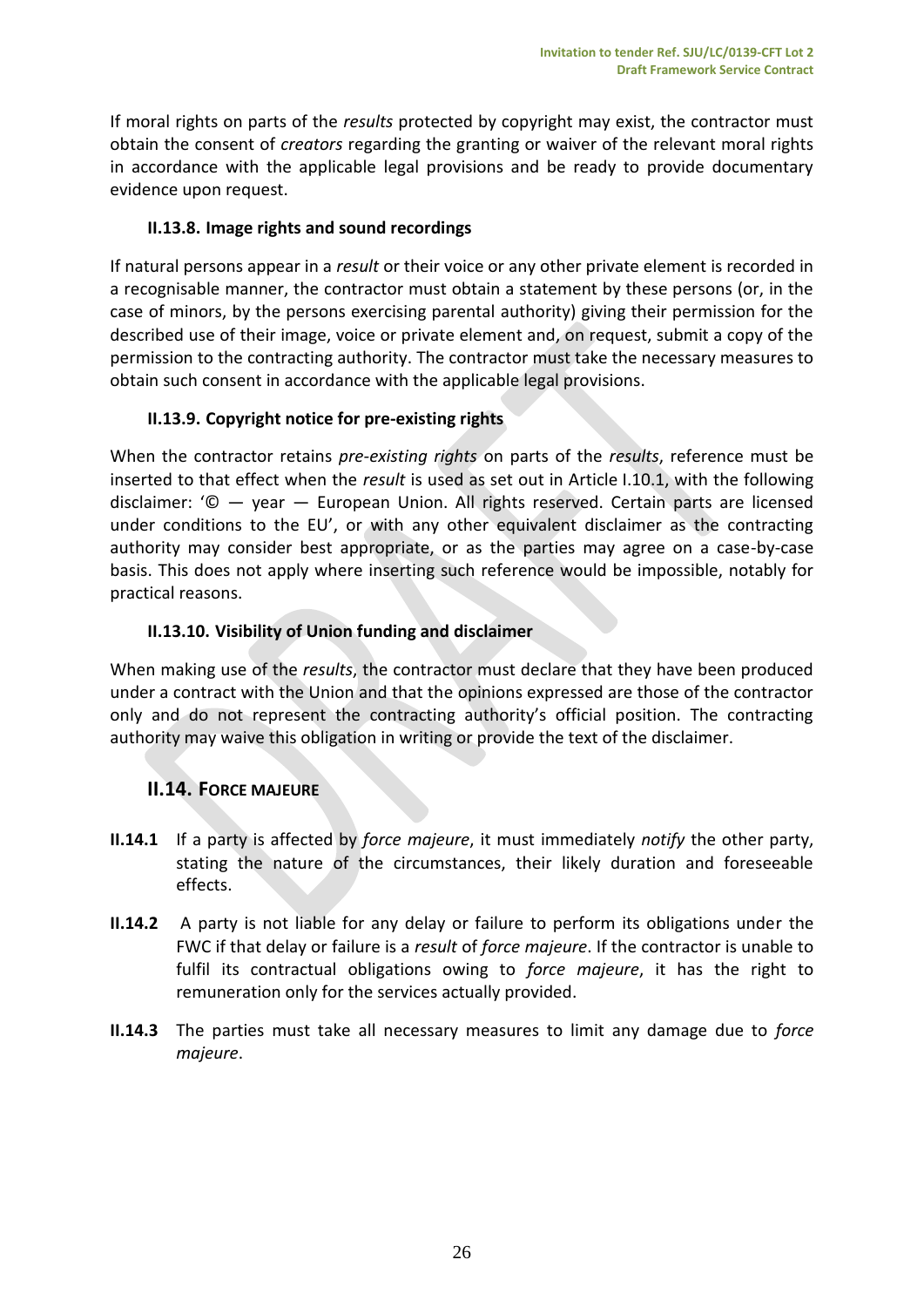# <span id="page-26-0"></span>**II.15. LIQUIDATED DAMAGES**

# **II.15.1. Delay in delivery**

If the contractor fails to perform its contractual obligations within the applicable time limits set out in this FWC, the contracting authority may claim liquidated damages for each day of delay using the following formula:

0.3 x (*V/d*)

where:

*V* is the price of the relevant purchase or deliverable or *result*;

*d* is the duration specified in the relevant specific contract for delivery of the relevant purchase or deliverable or *result* or, failing that, the period between the date specified in Article I.4.2 and the date of delivery or performance specified in the relevant specific contract, expressed in days.

Liquidated damages may be imposed together with a reduction in price under the conditions laid down in Article II.16.

# **II.15.2. Procedure**

The contracting authority must *formally notify* the contractor of its intention to apply liquidated damages and the corresponding calculated amount.

The contractor has 30 days following the date of receipt to submit observations. Failing that, the decision becomes enforceable the day after the time limit for submitting observations has elapsed.

If the contractor submits observations, the contracting authority, taking into account the relevant observations, must *notify* the contractor:

(a) of the withdrawal of its intention to apply liquidated damages; or

(b) of its final decision to apply liquidated damages and the corresponding amount.

# **II.15.3. Nature of liquidated damages**

The parties expressly acknowledge and agree that any amount payable under this Article is not a penalty and represents a reasonable estimate of fair compensation for the damage incurred due to failure to provide the services within the applicable time limits set out in this FWC.

# **II.15.4. Claims and liability**

Any claim for liquidated damages does not affect the contractor's actual or potential liability or the contracting authority's rights under Article II.18.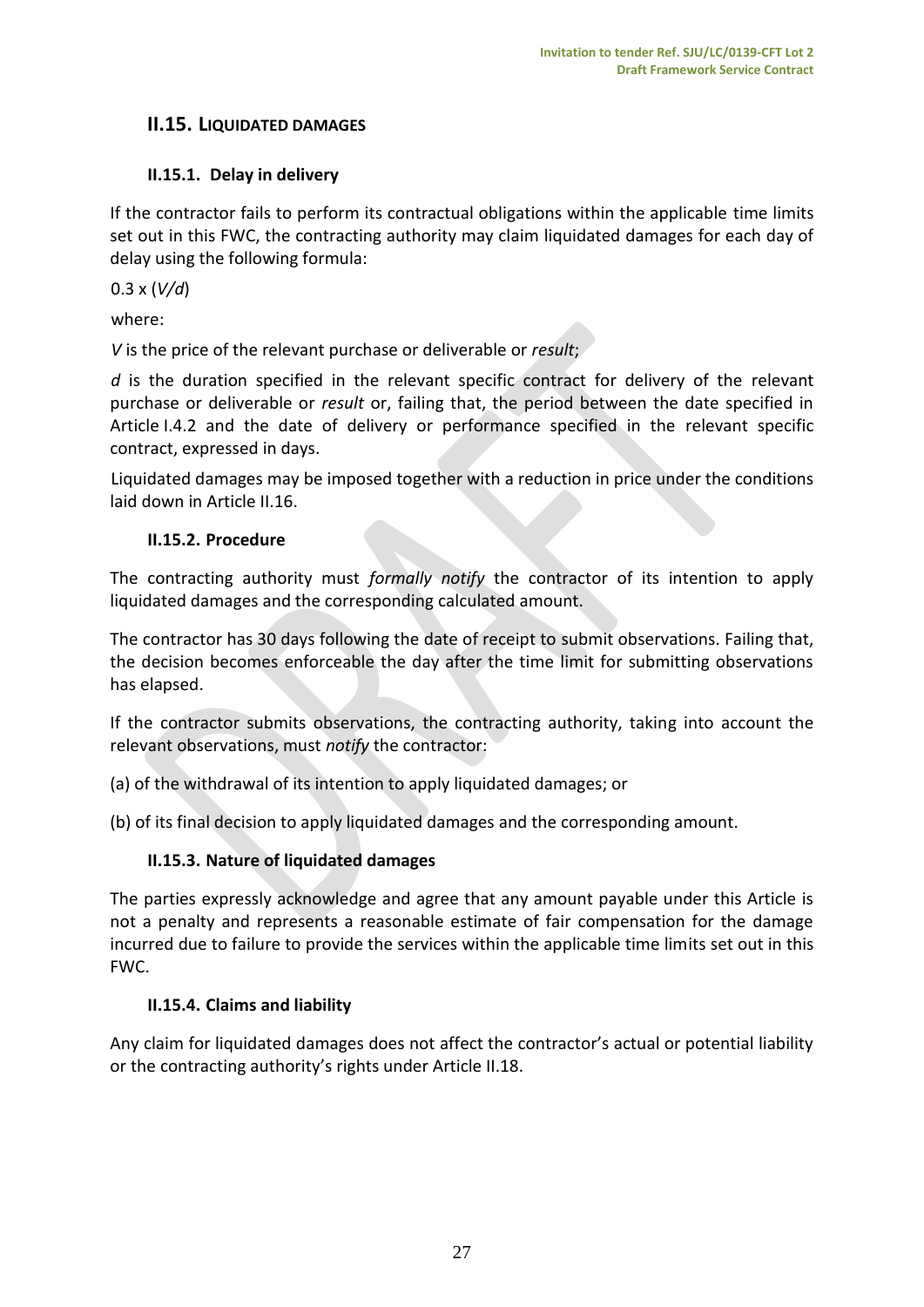# <span id="page-27-0"></span>**II.16. REDUCTION IN PRICE**

# **II.16.1. Quality standards**

If the contractor fails to provide the service in accordance with the FWC or a specific contract ('unperformed obligations') or if it fails to provide the service in accordance with the expected quality levels specified in the tender specifications ('low quality delivery'), the contracting authority may reduce or recover payments proportionally to the seriousness of the unperformed obligations or low quality delivery. This includes in particular cases where the contracting authority cannot approve a *result*, report or deliverable as defined in Article I.6 after the contractor has submitted the required additional information, correction or new version.

A reduction in price may be imposed together with liquidated damages under the conditions of Article II.15.

# **II.16.2. Procedure**

The contracting authority must *formally notify* the contractor of its intention to reduce payment and the corresponding calculated amount.

The contractor has 30 days following the date of receipt to submit observations. Failing that, the decision becomes enforceable the day after the time limit for submitting observations has elapsed.

If the contractor submits observations, the contracting authority, taking into account the relevant observations, must *notify* the contractor:

- (a) of the withdrawal of its intention to reduce payment; or
- (b) of its final decision to reduce payment and the corresponding amount,.

# **II.16.3. Claims and liability**

Any reduction in price does not affect the contractor's actual or potential liability or the contracting authority's rights under Article II.18.

# <span id="page-27-1"></span>**II.17. SUSPENSION OF THE IMPLEMENTATION OF THE FWC**

# **II.17.1. Suspension by the contractor**

If the contractor is affected by *force majeure*, it may suspend the provision of the services under a specific contract.

The contractor must immediately *notify* the contracting authority of the suspension. The *notification* must include a description of the *force majeure* and state when the contractor expects to resume the provision of services.

The contractor must *notify* the contracting authority as soon as it is able to resume *performance of the specific contract*, unless the contracting authority has already terminated the FWC or the specific contract.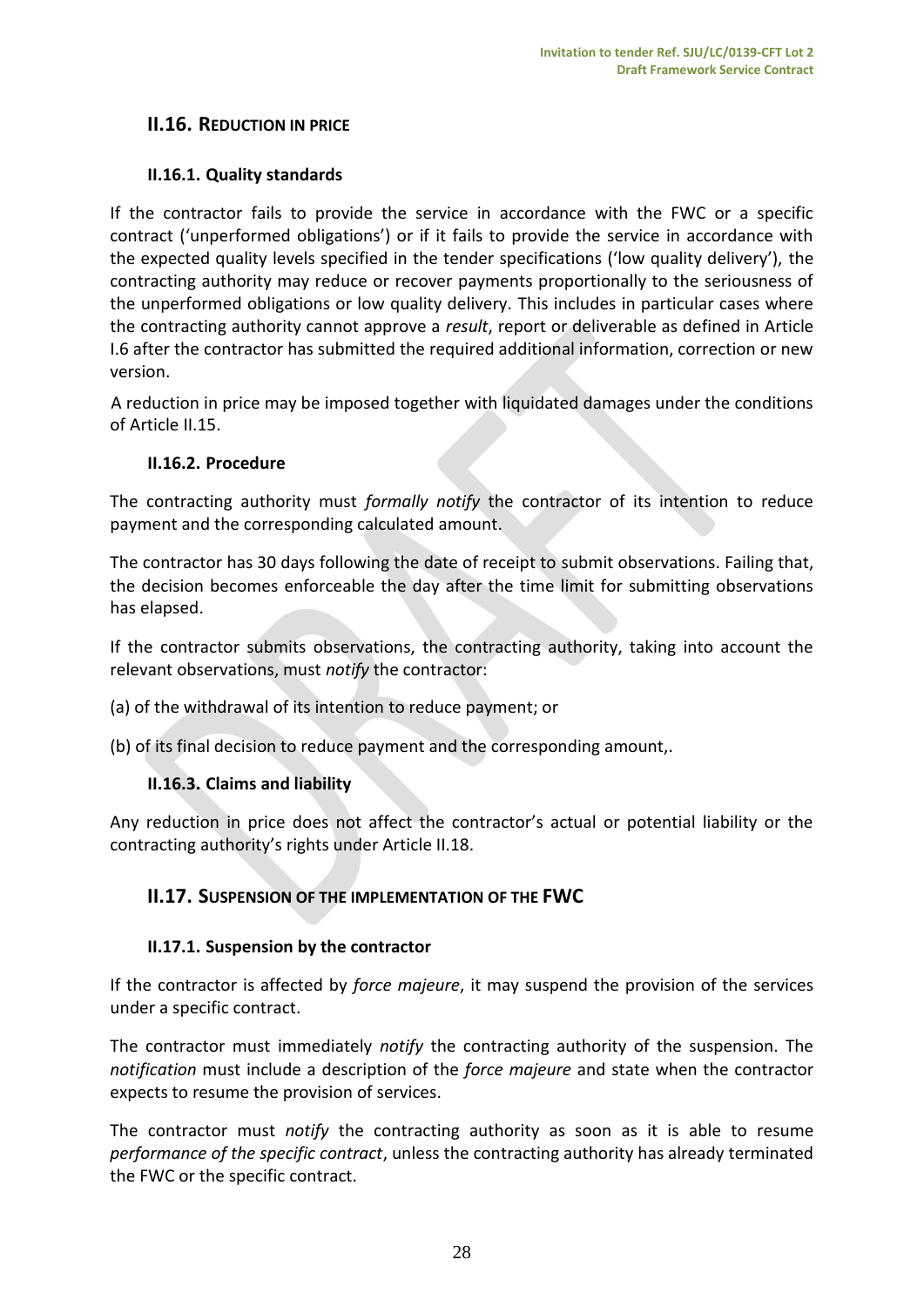# **II.17.2. Suspension by the contracting authority**

The contracting authority may suspend the *implementation of the FWC* or *performance of a specific contract* or any part of it:

- (a) if the procedure for awarding the FWC or a specific contract or the *implementation of the FWC* proves to have been subject to *substantial errors*, *irregularities* or *fraud*;
- (b) in order to verify whether the presumed *substantial errors*, *irregularities* or *fraud* actually occurred.

The contracting authority must *formally notify* the contractor of the suspension. Suspension takes effect on the date of *formal notification*, or at a later date if the *formal notification* so provides.

The contracting authority must *notify* the contractor as soon as possible whether:

- (a) it is lifting the suspension; or
- (b) it intends to terminate the FWC or a specific contract under Article II.18.1(f) or (j).

The contractor is not entitled to compensation for suspension of any part of the FWC or a specific contract.

# <span id="page-28-0"></span>**II.18. TERMINATION OF THE FWC**

 $\overline{a}$ 

# **II.18.1. Grounds for termination by the contracting authority**

The contracting authority may terminate the FWC or a specific contract in the following circumstances:

- (a) if provision of the services under a pending specific contract has not actually started within 15 days of the scheduled date and the contracting authority considers the new date proposed, if any, unacceptable, taking into account Article II.11.2;
- (b) if the contractor is unable, through its own fault, to obtain any permit or licence required for *implementation of the FWC*;
- (c) if the contractor does not implement the FWC or perform the specific contract in accordance with the tender specifications or *request for service* or is in breach of another substantial contractual obligation or repeatedly refuses to sign specific contracts. Termination of three or more specific contracts in these circumstances also constitutes grounds for termination of the FWC;
- (d) if the contractor or any person that assumes unlimited liability for the debts of the contractor is in one of the situations provided for in points (a) and (b) of Article 106(1) of the Financial Regulation<sup>3</sup>;

<sup>3</sup> Regulation (EU, EURATOM) No 966/2012 on the financial rules applicable to the general budget of the Union, as amended<http://eur-lex.europa.eu/legal-content/EN/TXT/?uri=celex:32012R0966>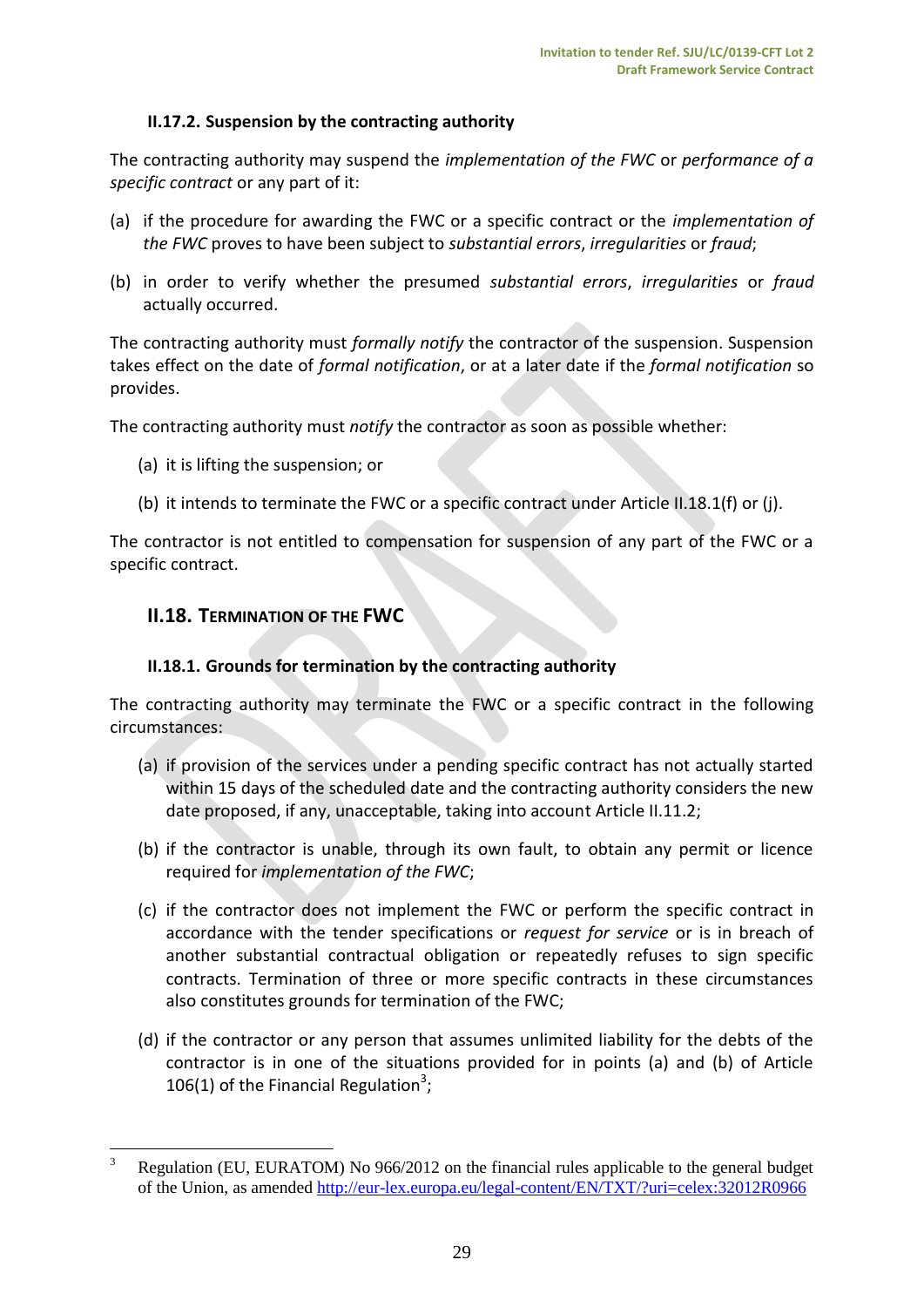- (e) if the contractor or any *related person* is subject to any of the situations provided for in points (c) to (f) of Article 106(1) or to Article 106(2) of the Financial Regulation.
- (f) if the procedure for awarding the FWC or the *implementation of the FWC* prove to have been subject to *substantial errors*, *irregularities* or *fraud*;
- (g) if the contractor does not comply with applicable obligations under environmental, social and labour law established by Union law, national law, collective agreements or by the international environmental, social and labour law provisions listed in Annex X to Directive 2014/24/EU;
- (h) if the contractor is in a situation that could constitute a *conflict of interest* or a *professional conflicting interest* as referred to in Article II.7;
- (i) if a change to the contractor's legal, financial, technical, organisational or ownership situation is likely to substantially affect the *implementation of the FWC* or substantially modify the conditions under which the FWC was initially awarded;
- (j) in the event of *force majeure*, where either resuming implementation is impossible or the necessary ensuing amendments to the FWC or a specific contract would mean that the tender specifications are no longer fulfilled or result in unequal treatment of tenderers or contractors;
- (k) if the needs of the contracting authority change and it no longer requires new services under the FWC; in such cases ongoing specific contracts remain unaffected;
- (l) if the termination of the FWC with one or more of the contractors means that the multiple FWC with reopening of competition no longer has the minimum required level of competition.

# **II.18.2. Grounds for termination by the contractor**

The contractor may terminate the FWC or a specific contract if:

- (a) it has evidence that the contracting authority has committed *substantial errors*, *irregularities* or *fraud* in the procedure for awarding the FWC or the *implementation of the FWC*;
- (b) the contracting authority fails to comply with its obligations, in particular the obligation to provide the information needed for the contractor to implement the FWC or to perform a specific contract as provided for in the tender specifications.

#### **II.18.3. Procedure for termination**

A party must *formally notify* the other party of its intention to terminate the FWC or a specific contract and the grounds for termination.

The other party has 30 days following the date of receipt to submit observations, including the measures it has taken to continue fulfilling its contractual obligations. Failing that, the decision to terminate becomes enforceable the day after the time limit for submitting observations has elapsed.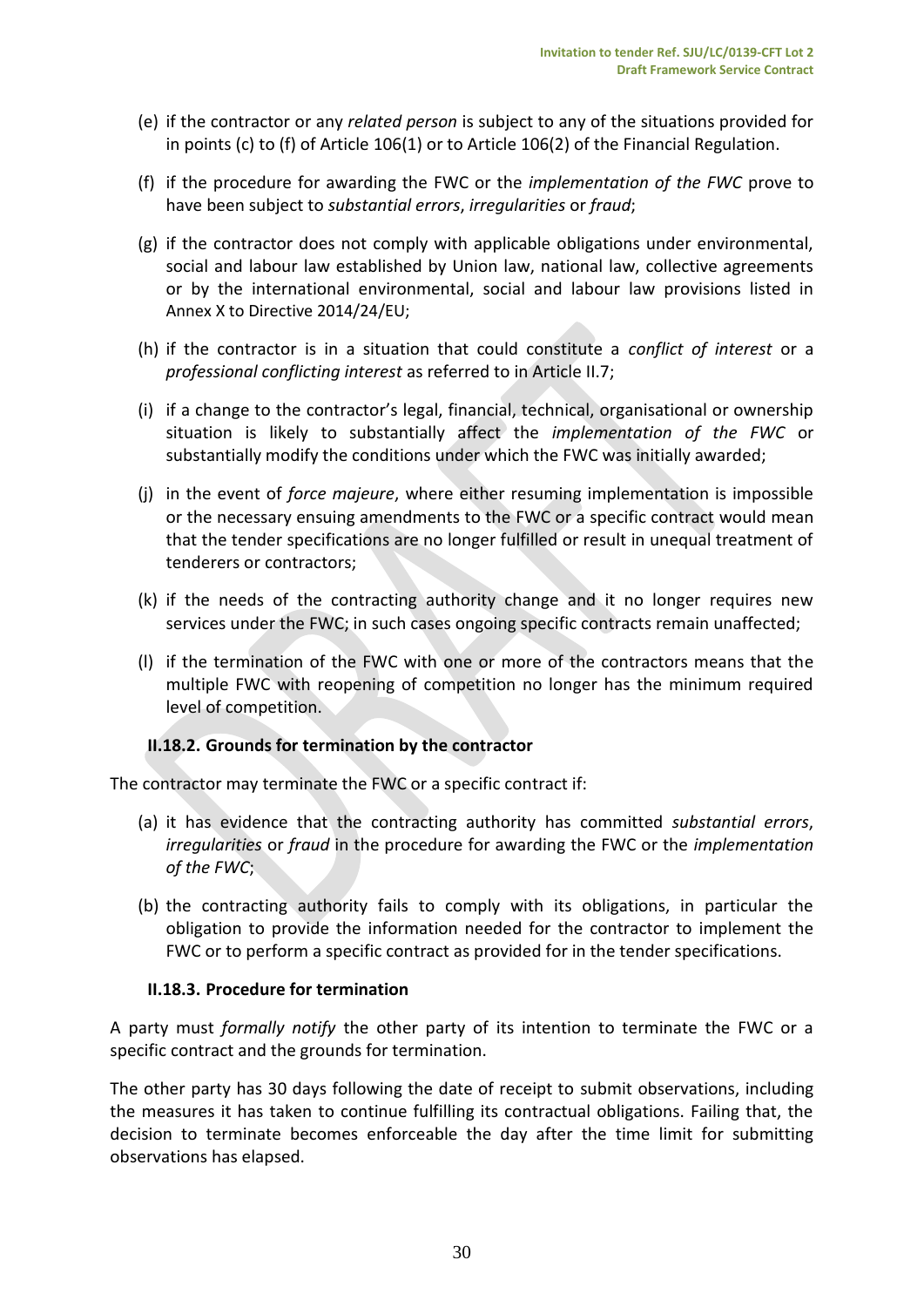If the other party submits observations, the party intending to terminate must *formally notify* it either of the withdrawal of its intention to terminate or of its final decision to terminate.

In the cases referred to in points (a) to (d), (g) to (i), (k) and (l) of Article II.18.1 and in Article II.18.2, the date on which the termination takes effect must be specified in the *formal notification*.

In the cases referred to in points (e), (f) and (j) of Article II.18.1, the termination takes effect on the day following the date on which the contractor receives *notification* of termination.

In addition, at the request of the contracting authority and regardless of the grounds for termination, the contractor must provide all necessary assistance, including information, documents and files, to allow the contracting authority to complete, continue or transfer the services to a new contractor or internally, without interruption or adverse effect on the quality or continuity of the services. The parties may agree to draw up a transition plan detailing the contractor's assistance unless such plan is already detailed in other contractual documents or in the tender specifications. The contractor must provide such assistance at no additional cost, except if it can demonstrate that it requires substantial additional resources or means, in which case it must provide an estimate of the costs involved and the parties will negotiate an arrangement in good faith.

# **II.18.4. Effects of termination**

The contractor is liable for damage incurred by the contracting authority as a result of the termination of the FWC or a specific contract including the cost of appointing another contractor to provide or complete the services, unless the damage was caused by the situation specified in Article II.18.1(j), (k) or (l) or in Article II.18.2. The contracting authority may claim compensation for such damage.

The contractor is not entitled to compensation for any loss resulting from the termination of the FWC or a specific contract, including loss of anticipated profits, unless the loss was caused by the situation specified in Article II.18.2.

The contractor must take all appropriate measures to minimise costs, prevent damage and cancel or reduce its commitments.

Within 60 days of the date of termination, the contractor must submit any report, deliverable or *result* and any invoice required for services that were provided before the date of termination.

In the case of joint tenders, the contracting authority may terminate the FWC or a specific contract with each member of the group separately on the basis of points (d), (e) or (g) of Article II.18.1, under the conditions set out in Article II.11.2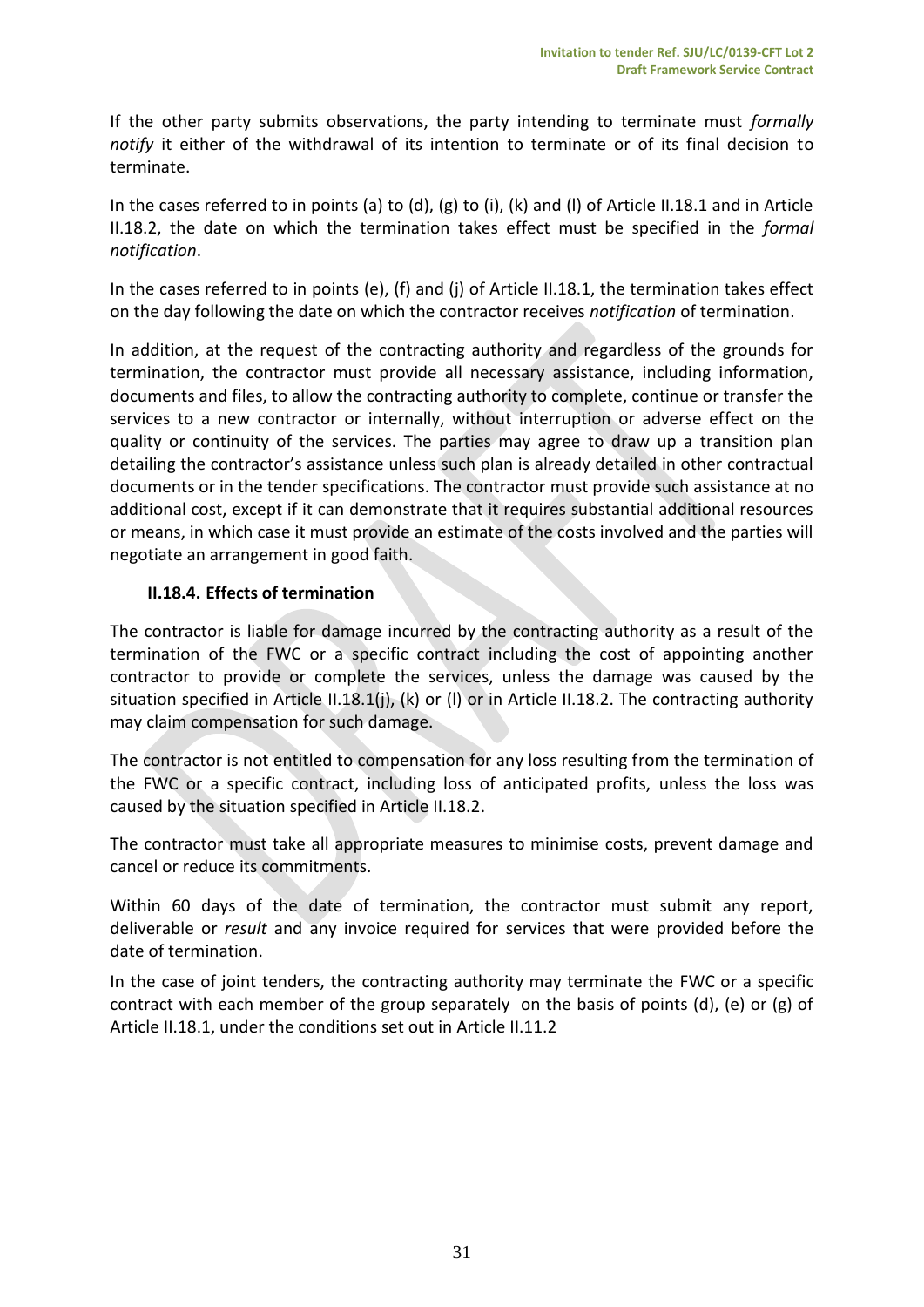# <span id="page-31-0"></span>**II.19. INVOICES, VALUE ADDED TAX AND E-INVOICING**

## **II.19.1. Invoices and value added tax**

Invoices must contain the contractor's (or leader's in the case of a joint tender) identification data, the amount, the currency and the date, as well as the FWC reference and reference to the specific contract.

Invoices must indicate the place of taxation of the contractor (or leader in the case of a joint tender) for value added tax (VAT) purposes and must specify separately amounts not including VAT and amounts including VAT.

The contracting authority is exempt from all taxes and duties, including VAT, in accordance with Articles 3 and 4 of the Protocol on the privileges and immunities of the European Union.

The contractor (or leader in the case of a joint tender) must complete the necessary formalities with the relevant authorities to ensure that the supplies and services required for *implementation of the FWC* are exempt from taxes and duties, including VAT.

#### **II.19.2. E-invoicing**

If provided for in the special conditions, the contractor (or leader in the case of a joint tender) submits invoices in electronic format if the conditions regarding electronic signature specified by Directive 2006/112/EC on VAT are fulfilled, i.e. using a qualified electronic signature or through electronic data interchange.

<span id="page-31-1"></span>Reception of invoices by standard format (pdf) or email is not accepted.

# **II.20. PRICE REVISION**

If a price revision index is provided in Article I.5.2, this Article applies to it.

Prices are fixed and not subject to revision during the first year of the FWC.

At the beginning of the second and every following year of the FWC, each price may be revised upwards or downwards at the request of one of the parties.

A party may request a price revision in writing no later than three months before the anniversary date of entry into force of the FWC. The other party must acknowledge the request within 14 days of receipt.

At the anniversary date, the contracting authority must communicate the final index for the month in which the request was received, or failing that, the last provisional index available for that month. The contractor establishes the new price on this basis and communicates it as soon as possible to the contracting authority for verification.

The contracting authority purchases on the basis of the prices in force at the date on which the specific contract enters into force.

The price revision is calculated using the following formula: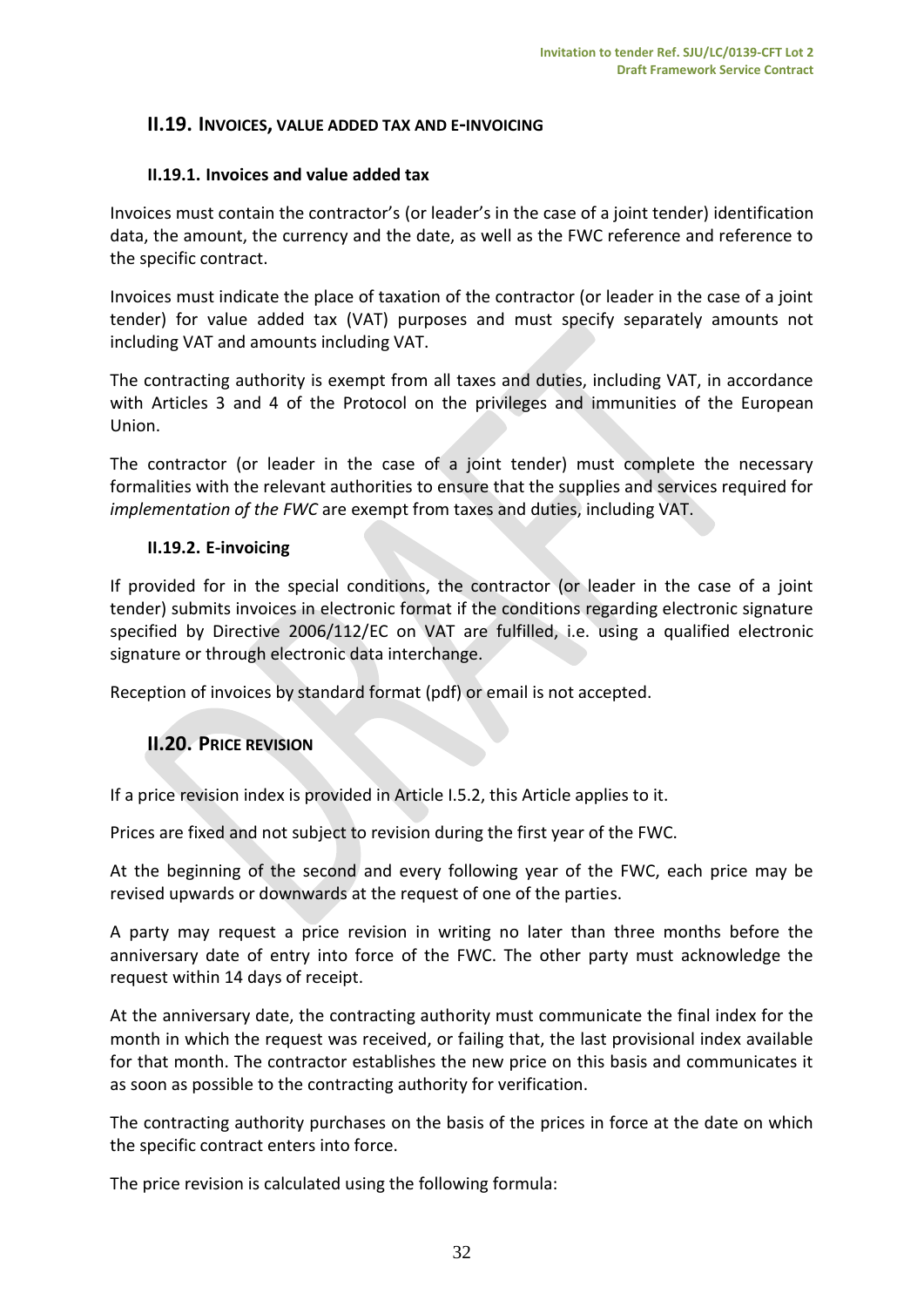$$
Pr = Po \times (-)
$$
  
lo

where: Pr = revised price;

Po = price in the tender;

Io = index for the month in which the FWC enters into force;

Ir = index for the month in which the request to revise prices is received.

# <span id="page-32-0"></span>**II.21. PAYMENTS AND GUARANTEES**

# **II.21.1. Date of payment**

Payments are deemed to be effected on the date when they are debited to the contracting authority's account.

# **II.21.2. Currency**

Payments are made in euros or in the currency provided for in Article I.7.

# **II.21.3. Conversion**

The contracting authority makes any conversion between the euro and another currency at the daily euro exchange rate published in the Official Journal of the European Union, or failing that, at the monthly accounting exchange rate, as established by the European Commission and published on the website indicated below, applicable on the day when it issues the payment order.

The contractor makes any conversion between the euro and another currency at the monthly accounting exchange rate, established by the Commission and published on the website indicated below, applicable on the date of the invoice.

[http://ec.europa.eu/budget/contracts\\_grants/info\\_contracts/inforeuro/inforeuro\\_en.cfm](http://ec.europa.eu/budget/contracts_grants/info_contracts/inforeuro/inforeuro_en.cfm)

# **II.21.4. Costs of transfer**

The costs of the transfer are borne as follows:

- (a) the contracting authority bears the costs of dispatch charged by its bank;
- (b) the contractor bears the costs of receipt charged by its bank;
- (c) the party causing repetition of the transfer bears the costs for repeated transfer.

# **II.21.5. Pre-financing, performance and money retention guarantees**

If, as provided for in Article I.6*,* a financial guarantee is required for the payment of prefinancing, as performance guarantee or as retention money guarantee, it must fulfil the following conditions: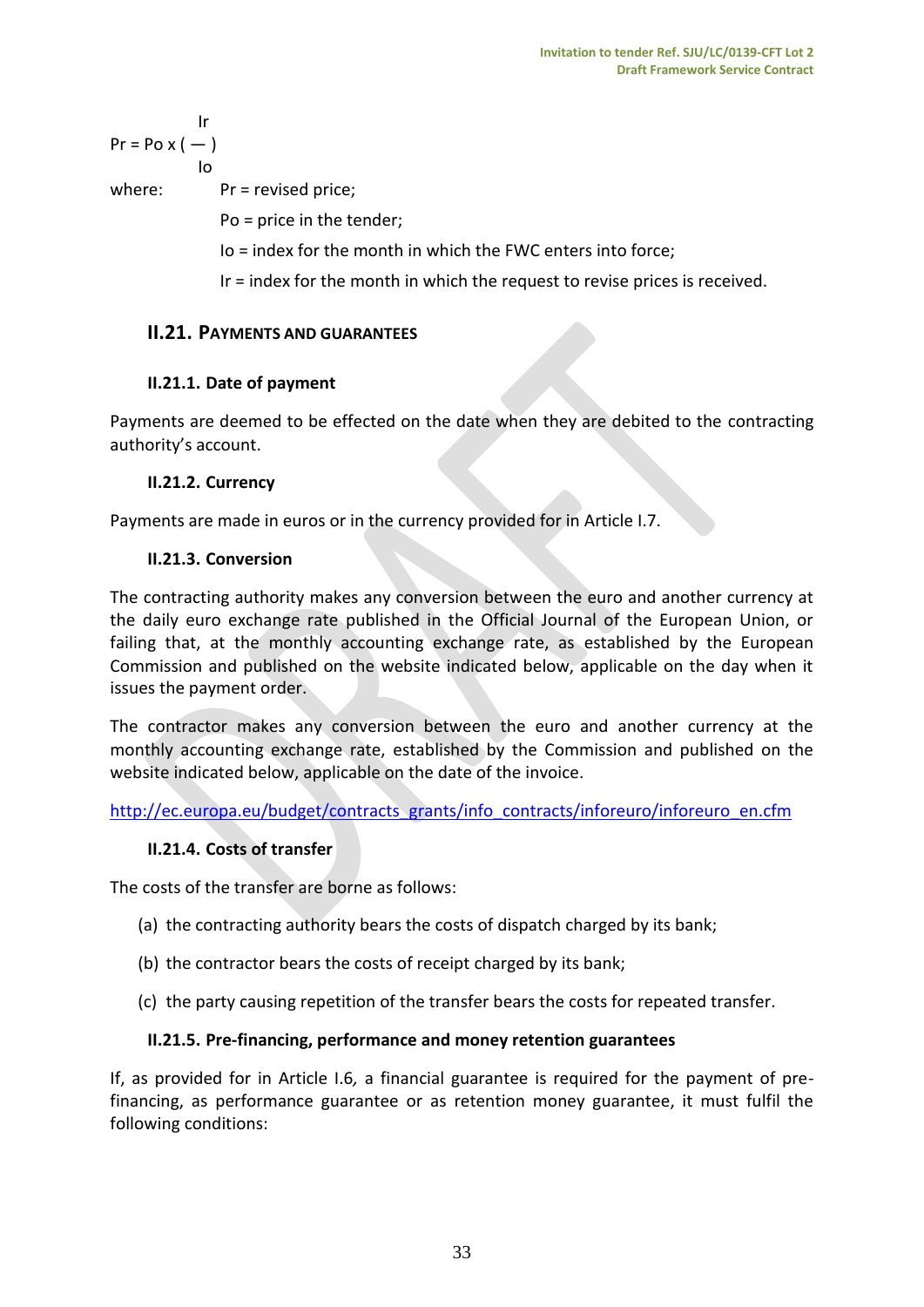- (a) the financial guarantee is provided by a bank or a financial institution approved by the contracting authority or, at the request of the contractor and with the agreement of the contracting authority, by a third party;
- (b) the guarantor stands as first-call guarantor and does not require the contracting authority to have recourse against the principal debtor (the contractor).

The contractor bears the cost of providing such guarantee.

Pre-financing guarantees must remain in force until the pre-financing is cleared against interim payments or payment of the balance. Where the payment of the balance takes the form of a debit note, the pre-financing guarantee must remain in force for three months after the debit note is sent to the contractor. The contracting authority must release the guarantee within the following month.

Performance guarantees cover compliance with substantial contractual obligations until the contracting authority has given its final approval for the service. The performance guarantee must not exceed 10 % of the total price of the specific contract. The contracting authority must release the guarantee fully after final approval of the service, as provided for in the specific contract.

Retention money guarantees cover full delivery of the service in accordance with the specific contract including during the contract liability period and until its final approval by the contracting authority. The retention money guarantee must not exceed 10 % of the total price of the specific contract. The contracting authority must release the guarantee after the expiry of the contract liability period as provided for in the specific contract.

The contracting authority must not request a retention money guarantee for a specific contract where it has requested a performance guarantee.

# **II.21.6. Interim payments and payment of the balance**

The contractor (or leader in the case of a joint tender) must send an invoice for interim payment, as provided for in Article I.6 or in the tender specifications or in the specific contract.

The contractor (or leader in the case of a joint tender) must send an invoice for payment of the balance within 60 days of the end of the period of provision of the services, as provided for in Article I.6, in the tender specifications or in the specific contract.

Payment of the invoice and approval of documents does not imply recognition of the regularity, authenticity, completeness and correctness of the declarations and information they contain.

Payment of the balance may take the form of recovery.

# **II.21.7. Suspension of the time allowed for payment**

The contracting authority may suspend the payment periods specified in Article I.6 at any time by *notifying* the contractor (or leader in the case of a joint tender) that its invoice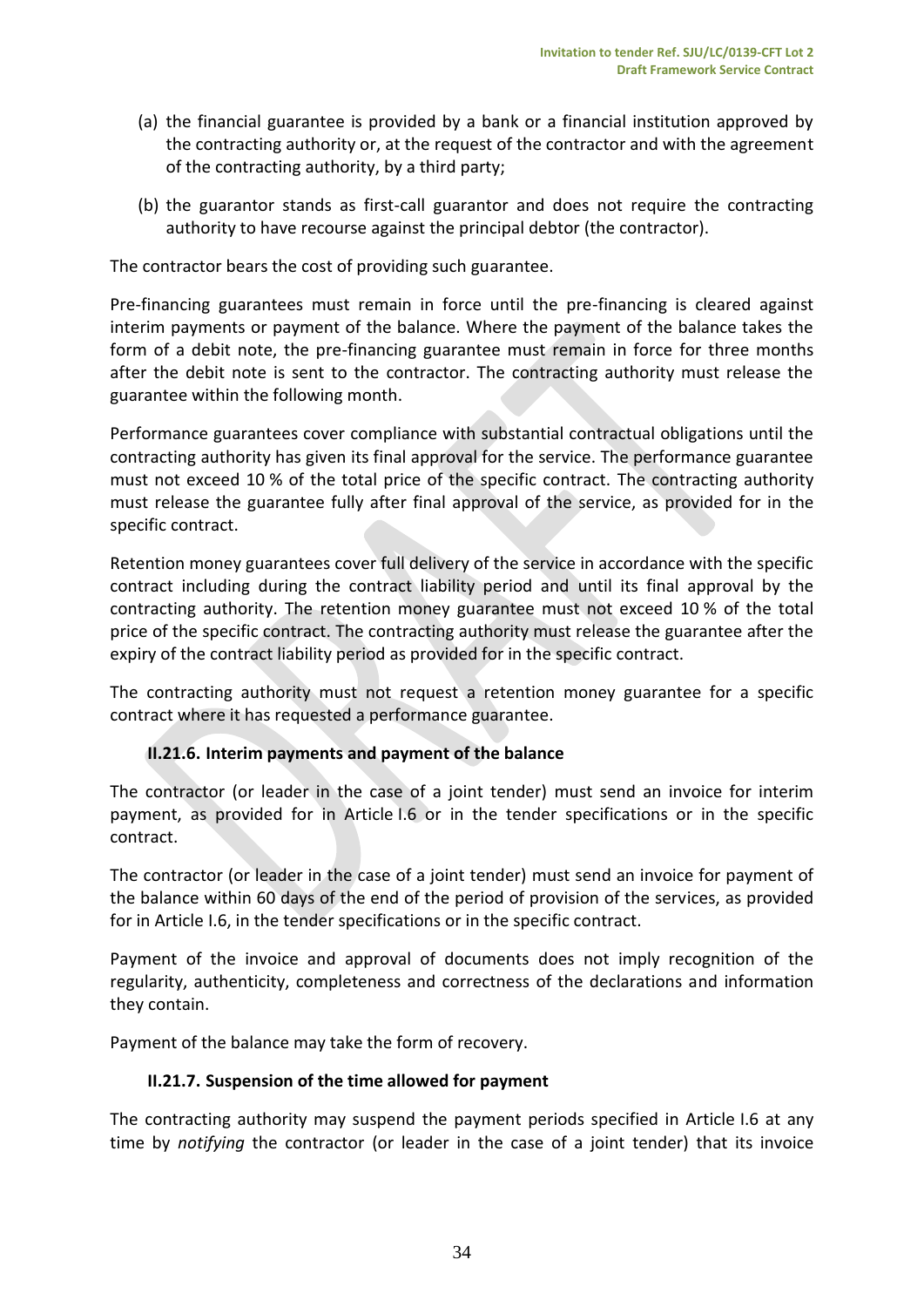cannot be processed. The reasons the contracting authority may cite for not being able to process an invoice are:

- (a) because it does not comply with the FWC;
- (b) because the contractor has not produced the appropriate documents or deliverables; or
- (c) because the contracting authority has observations on the documents or deliverables submitted with the invoice.

The contracting authority must *notify* the contractor (or leader in the case of joint tender) as soon as possible of any such suspension, giving the reasons for it.

Suspension takes effect on the date the contracting authority sends the *notification*. The remaining payment period resumes from the date on which the requested information or revised documents are received or the necessary further verification, including on-the-spot checks, is carried out. Where the suspension period exceeds two months, the contractor (or leader in the case of a joint tender) may request the contracting authority to justify the continued suspension.

Where the payment periods have been suspended following rejection of a document referred to in the first paragraph of this Article and the new document produced is also rejected, the contracting authority reserves the right to terminate the specific contract in accordance with Article II.18.1(c)*.*

# **II.21.8. Interest on late payment**

On expiry of the payment periods specified in Article I.6, the contractor (or leader in the case of a joint tender) is entitled to interest on late payment at the rate applied by the European Central Bank for its main refinancing operations in euros (the reference rate) plus eight points. The reference rate is the rate in force, as published in the C series of the *Official Journal of the European Union,* on the first day of the month in which the payment period ends.

Suspension of the payment period as provided for in Article II.21.7 is not considered as giving rise to late payment.

Interest on late payment covers the period running from the day following the due date for payment up to and including the date of payment as defined in Article II.21.1.

However, when the calculated interest is EUR 200 or less, it must be paid to the contractor (or leader in the case of a joint tender) only if it requests it within two months of receiving late payment.

# <span id="page-34-0"></span>**II.22. REIMBURSEMENTS**

**II.22.1** If provided for in the special conditions or in the tender specifications, the contracting authority must reimburse expenses directly connected with the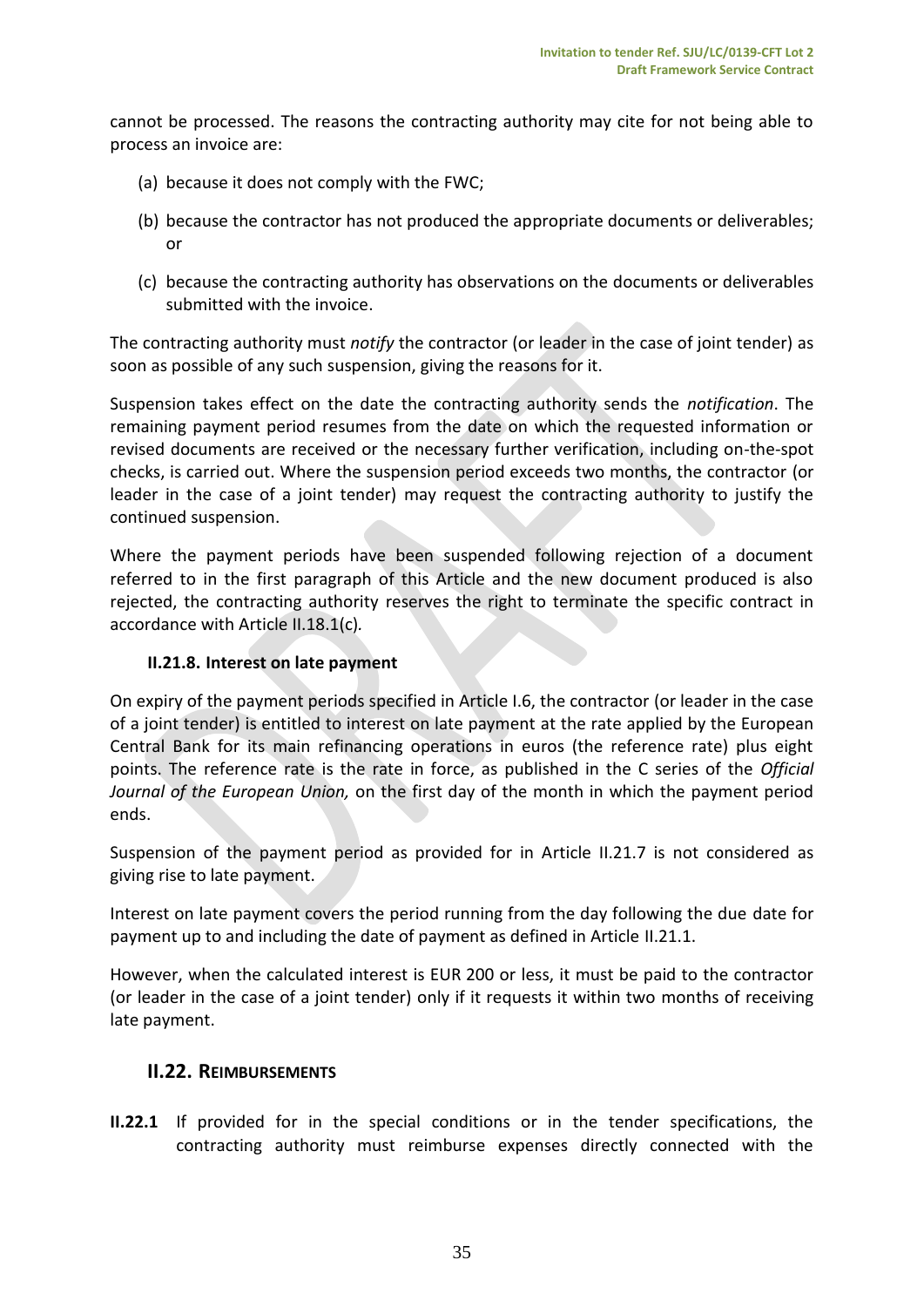provision of the services either when the contractor provides it with supporting documents or on the basis of flat rates.

- **II.22.2** The contracting authority reimburses travel and subsistence expenses on the basis of the shortest itinerary and the minimum number of nights necessary for overnight stay at the destination.
- **II.22.3** The contracting authority reimburses travel expenses as follows:
	- (a) travel by air: up to the maximum cost of an economy class ticket at the time of the reservation;
	- (b) travel by boat or rail: up to the maximum cost of a first class ticket;
	- (c) travel by car: at the rate of one first class rail ticket for the same journey and on the same day;

In addition, the contracting authority reimburses travel outside Union territory if it has given its prior written approval for the expenses.

- **II.22.4** The contracting authority reimburses subsistence expenses on the basis of a daily subsistence allowance as follows:
	- (a) for journeys of less than 200 km for a return trip, no subsistence allowance is payable;
	- (b) the daily subsistence allowance is payable only on receipt of supporting documents proving that the person concerned was present at the destination;
	- (c) the daily subsistence allowance takes the form of a flat-rate payment to cover all subsistence expenses, including meals, local transport including transport to and from the airport or station, insurance and sundries;
	- (d) the daily subsistence allowance is reimbursed at the flat rates specified in Article I.5.3;
	- (e) accommodation is reimbursed on receipt of supporting documents proving the necessary overnight stay at the destination, up to the flat-rate ceilings specified in Article I.5.3.
- **II.22.5** The contracting authority reimburses the cost of shipment of equipment or unaccompanied luggage if it has given its prior written approval for the expense.

# <span id="page-35-0"></span>**II.23. RECOVERY**

**II.23.1** If an amount is to be recovered under the terms of the FWC, the contractor must repay the contracting authority the amount in question.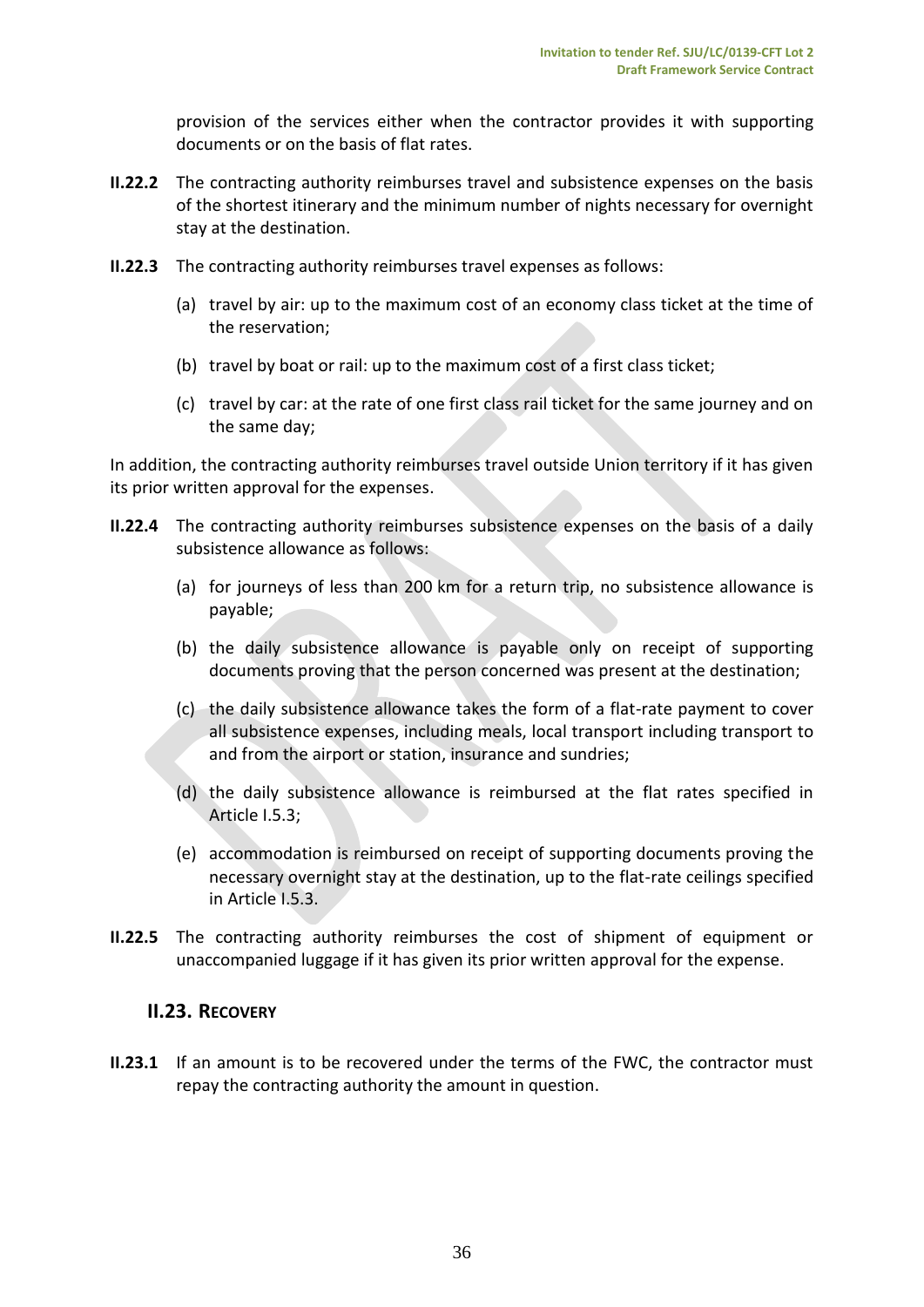# **II.23.2. Recovery procedure**

Before recovery, the contracting authority must *formally notify* the contractor of its intention to recover the amount it claims, specifying the amount due and the reasons for recovery and inviting the contractor to make any observations within 30 days of receipt.

If no observations have been submitted or if, despite the observations submitted, the contracting authority decides to pursue the recovery procedure, it must confirm recovery by *formally notifying* a debit note to the contractor, specifying the date of payment. The contractor must pay in accordance with the provisions specified in the debit note.

If the contractor does not pay by the due date, the contracting authority may, after informing the contractor in writing, recover the amounts due:

- (a) by offsetting them against any amounts owed to the contractor by the Union or by the European Atomic Energy Community;
- (b) by calling in a financial guarantee if the contractor has submitted one to the contracting authority;
- (c) by taking legal action.

#### **II.23.3. Interest on late payment**

If the contractor does not honour the obligation to pay the amount due by the date set by the contracting authority in the debit note, the amount due bears interest at the rate indicated in Article II.21.8. Interest on late payments will cover the period starting on the day after the due date for payment and ending on the date when the contracting authority receives the full amount owed.

Any partial payment is first entered against charges and interest on late payment and then against the principal amount.

# **II.23.4. Recovery rules in the case of joint tender**

If the contract is signed by a group (joint tender), the group is jointly and severally liable under the conditions set out in Article II.6 (liability). The contracting authority first claims the full amount to the leader of the group.

If the leader does not pay by the due date and if the amount cannot be offset in accordance with Article II.23.2 (a), the contracting authority may claim the full amount to any other member of the group by *notifying* the debit note already sent to the leader under Article II.23.2.

# <span id="page-36-0"></span>**II.24. CHECKS AND AUDITS**

**II.24.1** The contracting authority and the European Anti-Fraud Office may check or require an audit on the *implementation of the FWC*. This may be carried out either by OLAF's own staff or by any outside body authorised to do so on its behalf.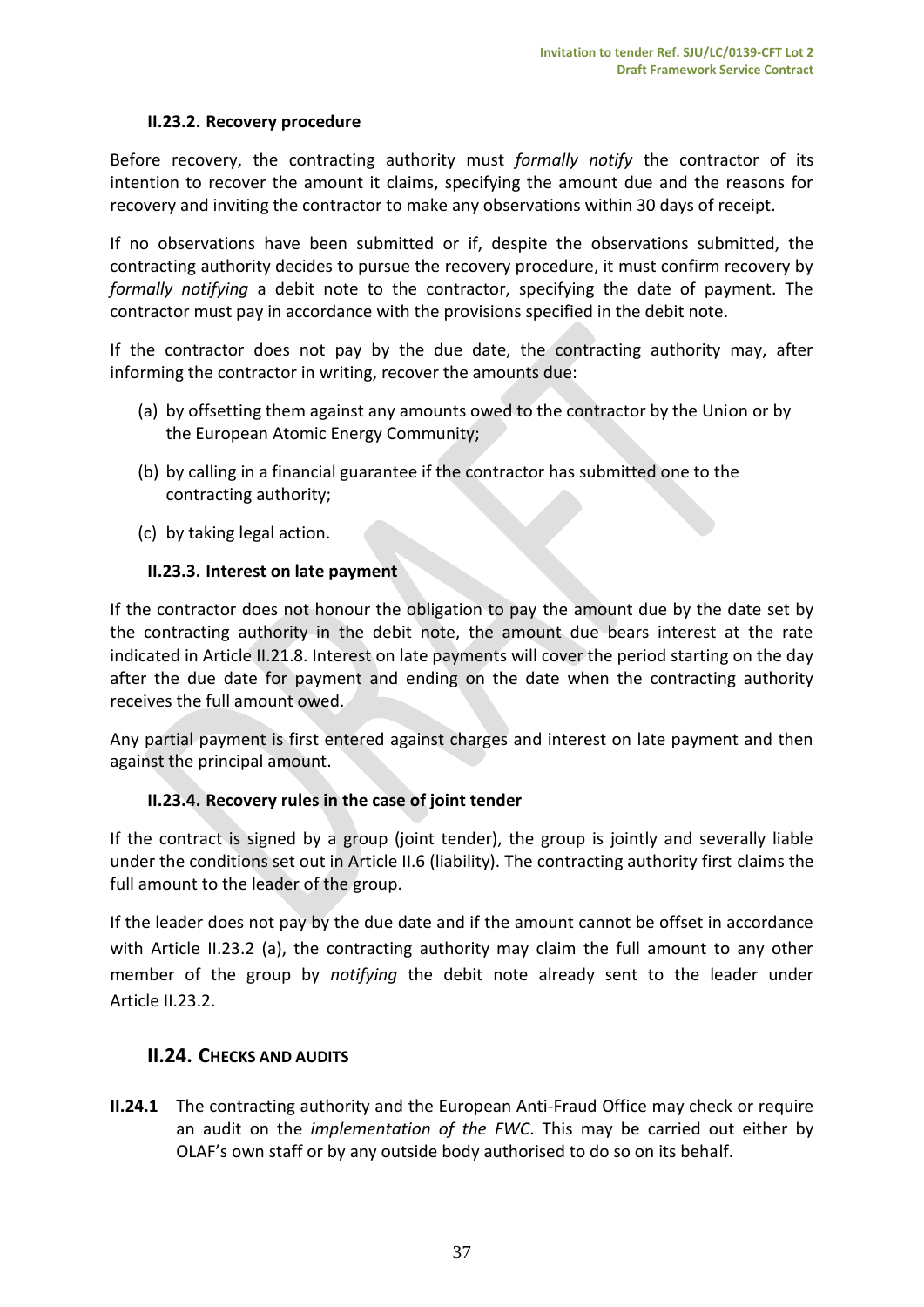Such checks and audits may be initiated at any moment during the provision of the services and up to five years starting from the payment of the balance of the last specific contract issued under this FWC

The audit procedure is initiated on the date of receipt of the relevant letter sent by the contracting authority. Audits are carried out on a confidential basis.

- **II.24.2** The contractor must keep all original documents stored on any appropriate medium, including digitised originals if authorised under national law, for a period of five years starting from the payment of the balance of the last specific contract issued under this FWC.
- **II.24.3** The contractor must grant the contracting authority's staff and outside personnel authorised by the contracting authority the appropriate right of access to sites and premises where the FWC is implemented and to all the information, including information in electronic format, needed to conduct such checks and audits. The contractor must ensure that the information is readily available at the moment of the check or audit and, if so requested, that information is handed over in an appropriate format.
- **II.24.4** On the basis of the findings made during the audit, a provisional report is drawn up. The contracting authority or its authorised representative must send it to the contractor, who has 30 days following the date of receipt to submit observations. The contractor must receive the final report within 60 days following the expiry of the deadline to submit observations.

On the basis of the final audit findings, the contracting authority may recover all or part of the payments made in accordance with Article II.23 and may take any other measures which it considers necessary.

**II.24.5** In accordance with Council Regulation (Euratom, EC) No 2185/96 of 11 November 1996 concerning on-the-spot checks and inspection carried out by the Commission in order to protect the European Communities' financial interests against *fraud* and other *irregularities* and Regulation (EU, Euratom) No 883/2013 of the European Parliament and of the Council of 11 September 2013 concerning investigations conducted by the European Anti-Fraud Office, the European Anti-Fraud Office may carry out investigations, including on the spot checks and inspections, to establish whether there has been *fraud*, corruption or any other illegal activity under the contract affecting the financial interests of the Union. Findings arising from an investigation may lead to criminal prosecution under national law.

The investigations may be carried out at any moment during the provision of the services and up to five years starting from the payment of the balance of the last specific contract issued under this FWC.

**II.24.6** The Court of Auditors has the same rights as the contracting authority, particularly right of access, for the purpose of checks and audits.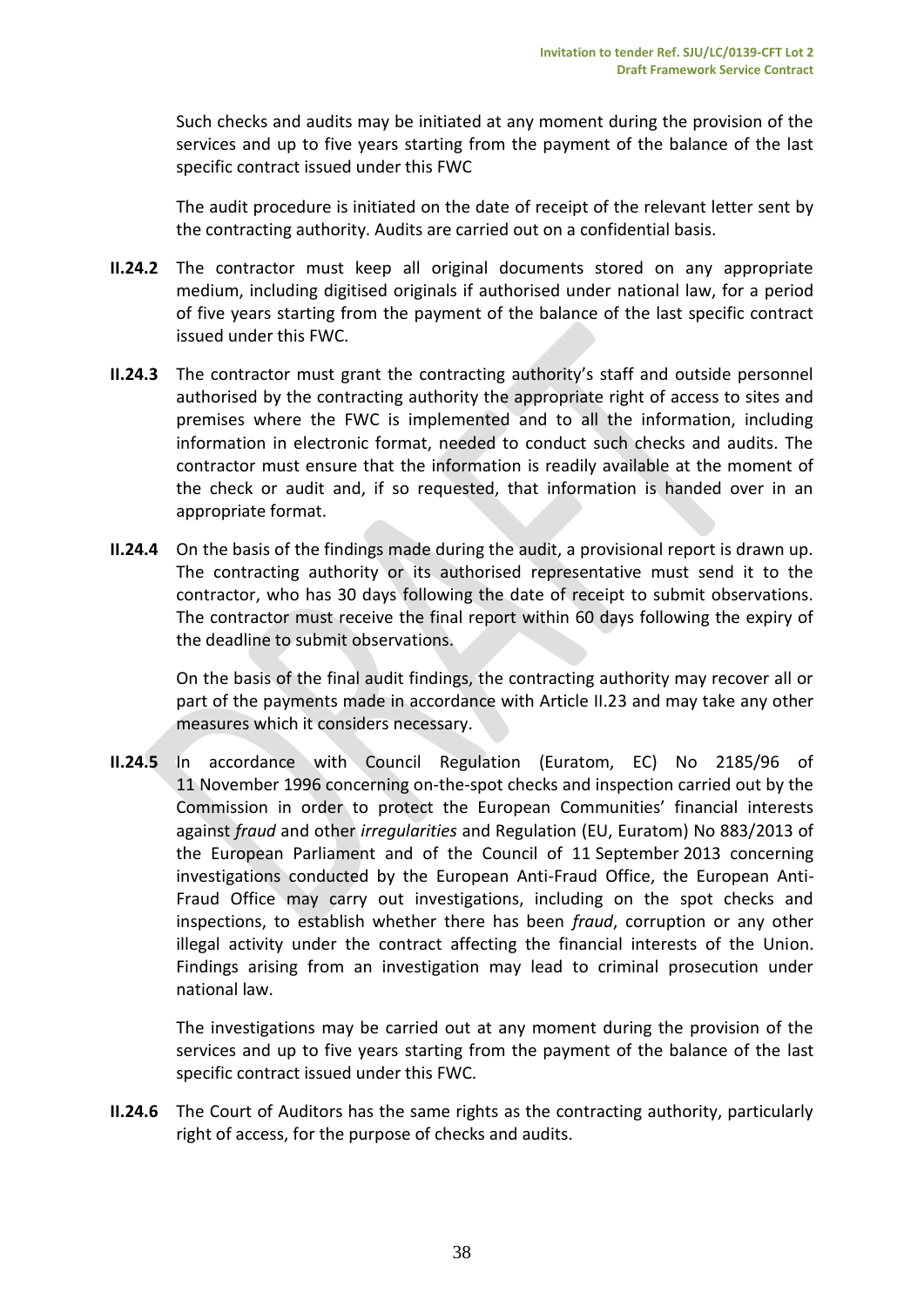# **ANNEX III - Model for order forms**

|                                                                                                                                                                                                                                                                                                                                                                                                                                                                                                                                                                                                                                                                                                          | <b>FRAMEWORK CONTRACT</b><br><b>ORDER FORM</b>                                                                                                                              |                                  |          |                   |              |  |  |  |  |
|----------------------------------------------------------------------------------------------------------------------------------------------------------------------------------------------------------------------------------------------------------------------------------------------------------------------------------------------------------------------------------------------------------------------------------------------------------------------------------------------------------------------------------------------------------------------------------------------------------------------------------------------------------------------------------------------------------|-----------------------------------------------------------------------------------------------------------------------------------------------------------------------------|----------------------------------|----------|-------------------|--------------|--|--|--|--|
| <b>SESAR JOINT UNDERTAKING</b><br>100, Avenue de Cortenbergh<br>BE-1000 Bruxelles<br>Tel.: +32 (0) 2 507 8000<br>E-mail: Facility@sesarju.eu                                                                                                                                                                                                                                                                                                                                                                                                                                                                                                                                                             | Order number: SJU/d/<br>Currency of payment: EUR<br>Tender (date and reference):                                                                                            | (Name and address of contractor) |          |                   |              |  |  |  |  |
| This order is governed by Framework Contract No<br>in force from to to the contract of the contract of the contract of the contract of the contract of the contract of the contract of the contract of the contract of the contract of the contract of the contract of the contra                                                                                                                                                                                                                                                                                                                                                                                                                        |                                                                                                                                                                             |                                  |          |                   |              |  |  |  |  |
|                                                                                                                                                                                                                                                                                                                                                                                                                                                                                                                                                                                                                                                                                                          | LISTING OF THE SUPPLIES / SERVICES                                                                                                                                          | UNIT                             | QUANTITY | PRICE in €        |              |  |  |  |  |
|                                                                                                                                                                                                                                                                                                                                                                                                                                                                                                                                                                                                                                                                                                          | and code                                                                                                                                                                    |                                  |          | <b>UNIT PRICE</b> | <b>TOTAL</b> |  |  |  |  |
| In accordance with Articles 3 and 4 of the Protocol on the Privileges and Immunities of<br>the European Union, the Commission is exempt from all taxes and dues, including value<br>added tax, on payments due under this contract. For intra-community purchases, the<br>statement 'VAT Exemption / European Union / Article 151 of Council Directive<br>2006/112/EC' should be added on the invoice.<br>[In Belgium, use of this contract constitutes a request for VAT exemption No. 450,<br>Article 42, paragraph 3.3 of the VAT code (circular 2/1978), provided the invoice<br>includes the statement:'Exonération de la TVA; art. 42 § 3.3 du code TVA (circulaire n°<br>$2/1978$ <sup>'</sup> .] |                                                                                                                                                                             |                                  |          |                   |              |  |  |  |  |
| Place of delivery or performance and/or Incoterm:<br>SESAR JU / Av de Cortenbergh 100 / 1000 Bruxelles / 4°/5° Etage<br>Final date of delivery or performance: Payment provisions: 30 days from<br>receipt of the invoice                                                                                                                                                                                                                                                                                                                                                                                                                                                                                |                                                                                                                                                                             | Contractor's signature           |          |                   |              |  |  |  |  |
|                                                                                                                                                                                                                                                                                                                                                                                                                                                                                                                                                                                                                                                                                                          |                                                                                                                                                                             | Name:                            |          |                   |              |  |  |  |  |
|                                                                                                                                                                                                                                                                                                                                                                                                                                                                                                                                                                                                                                                                                                          |                                                                                                                                                                             | Position:                        |          |                   |              |  |  |  |  |
| Guarantee:<br>Date of issue:                                                                                                                                                                                                                                                                                                                                                                                                                                                                                                                                                                                                                                                                             |                                                                                                                                                                             | Date:                            |          |                   |              |  |  |  |  |
| Signature on behalf of the SJU: Directeur Executif                                                                                                                                                                                                                                                                                                                                                                                                                                                                                                                                                                                                                                                       | [Pour la Belgique, numéro de dossier auprès du Protocole du SPF Affaires Etrangères]<br>The invoice will be paid only if the contractor has returned the signed order form. |                                  |          |                   |              |  |  |  |  |